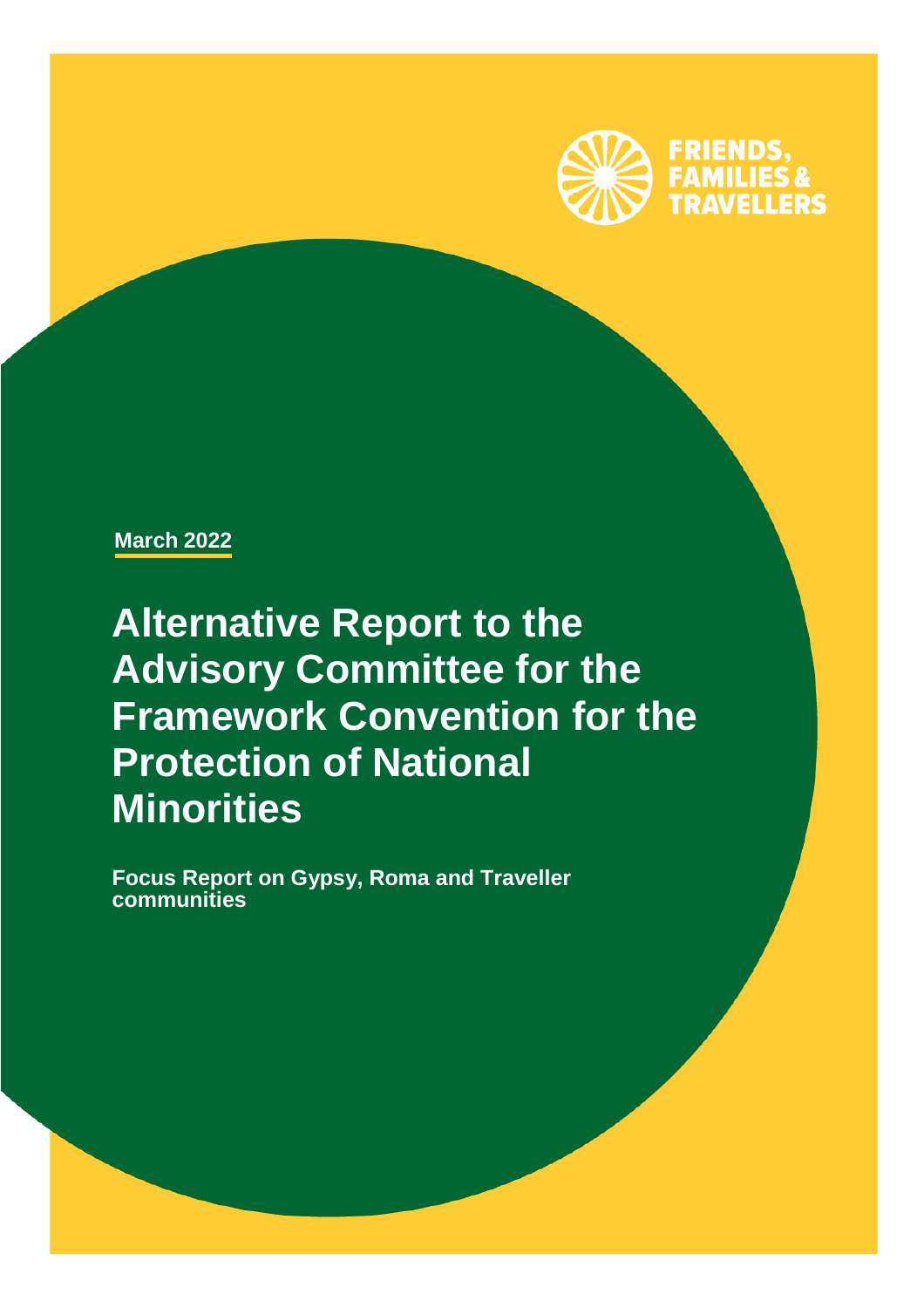

# **Alternative Report to the Advisory Committee for the Framework Convention for the Protection of National Minorities**

# **Focus Report on Gypsy, Roma and Traveller communities**

## **March 2022**

Despite the ratification of many human rights treaties, agreements and conventions, the United Kingdom remains a State in which Gypsy, Roma and Traveller people experience stark inequalities.

This report focuses on the Council of Europe Advisory Committee for the Framework Convention for the Protection of National Minorities Recommendations and related Articles under the 4<sup>th</sup> cycle of scrutiny. Advisory Committee Recommendations are listed with their paragraph number as found in the 4<sup>th</sup> Cycle Advisory Committee Opinion<sup>1</sup>. Under each theme, the current situation in the UK is outlined, before our recommendations are given for necessary changes the Government should address.

## **Contents**

| National Strategy to address the inequalities experienced by Gypsy, Roma and                               |  |
|------------------------------------------------------------------------------------------------------------|--|
| Equal access to the European Union Settlement Scheme and impact on Roma                                    |  |
|                                                                                                            |  |
|                                                                                                            |  |
| Protection against hate:                                                                                   |  |
|                                                                                                            |  |
| Public discourse manufactured and the material manufactured and the material of the Public discourse in 15 |  |
|                                                                                                            |  |
|                                                                                                            |  |
|                                                                                                            |  |

 <sup>1</sup> <https://rm.coe.int/16806fb9ab>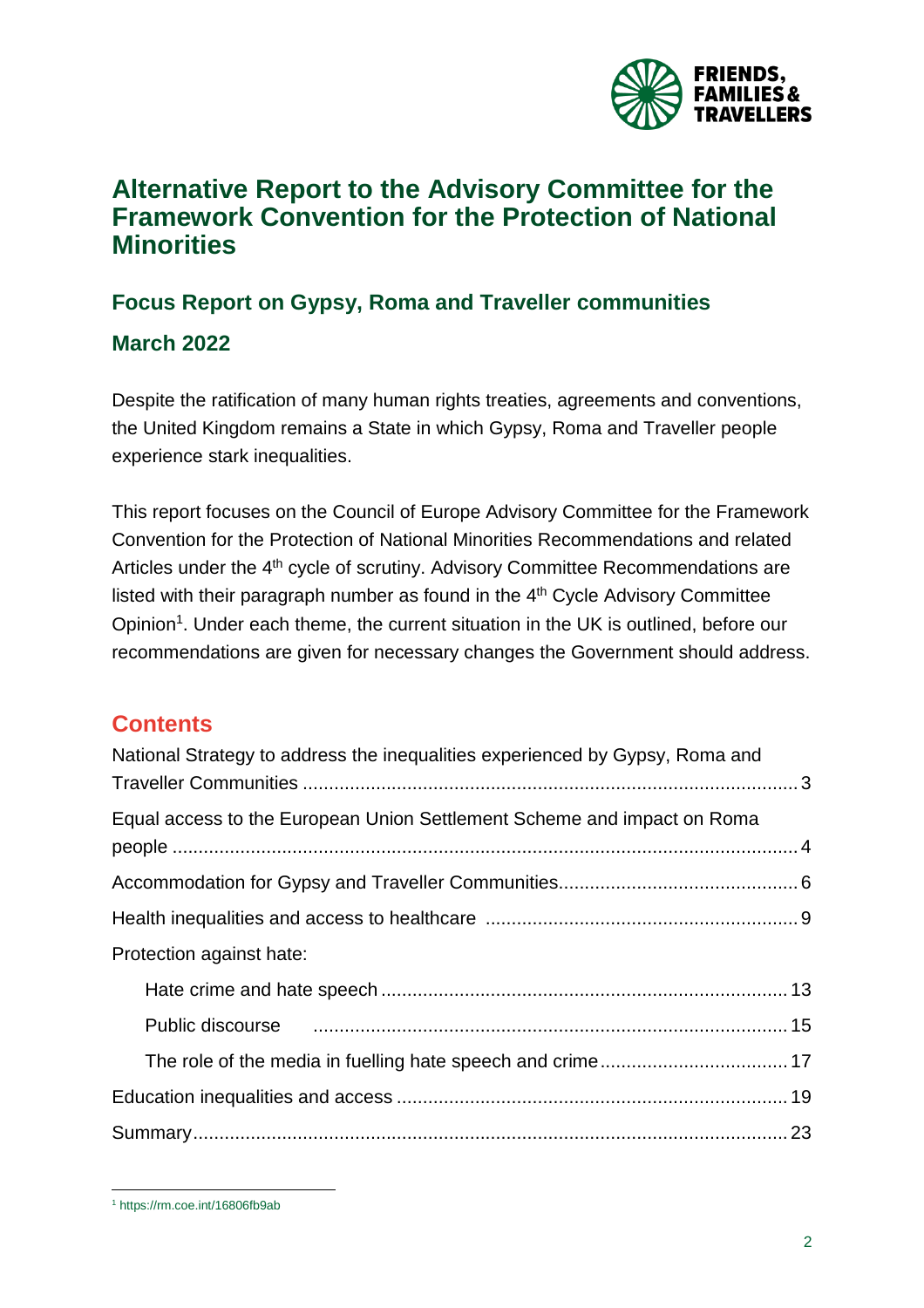

## <span id="page-2-0"></span>**National Strategy to address the inequalities experienced by Gypsy, Roma and Traveller Communities**

#### *Advisory Committee Recommendation under Article 4:*

*42. Ensure that policy documents, such as integration and race strategies, are complemented by appropriate action plans and adequate resources to ensure effective access to rights for persons belonging to minorities, in particular with regard to the Northern Ireland Racial Equality Strategy 2015-2025.*

#### *Advisory Committee Recommendation under Article 15:*

*142. It also reiterates its call on the authorities to step up efforts to reduce inequalities experienced by Gypsies, Travellers and Roma in social and economic life, specifically implementing measures in close co-operation with those communities' representatives to prevent discrimination in employment and housing, health inequalities and inadequate social services interventions that result in undue taking of children into foster care.*

#### **Overview of the situation and Government position**

In response to the Women and Equalities Parliamentary Select Committee inquiry into inequalities experienced by Gypsies, Roma and Travellers<sup>2</sup>, the Government announced its commitment to implement a cross-departmental strategy to address inequalities in June 2019<sup>3</sup>. However, to date no visible progress has been made on the Strategy, with no published Plan or Strategy outlining any aims, actions, lines of accountability or timelines.

#### **Our recommendations**

- The UK Government should take steps to urgently fulfil their commitment to implement a cross-departmental strategy to tackle entrenched inequality and improve the lives of Gypsy, Roma and Traveller communities.
- The national strategy must include all key social indicators/policy areas and must have specific, measurable outcomes with coherent data collection, and adequate resources for the development and implementation.

 $\overline{a}$ <sup>2</sup> <https://publications.parliament.uk/pa/cm201719/cmselect/cmwomeq/360/full-report.html>

<sup>3</sup> <https://www.gov.uk/government/news/new-national-strategy-to-tackle-gypsy-roma-and-traveller-inequalities>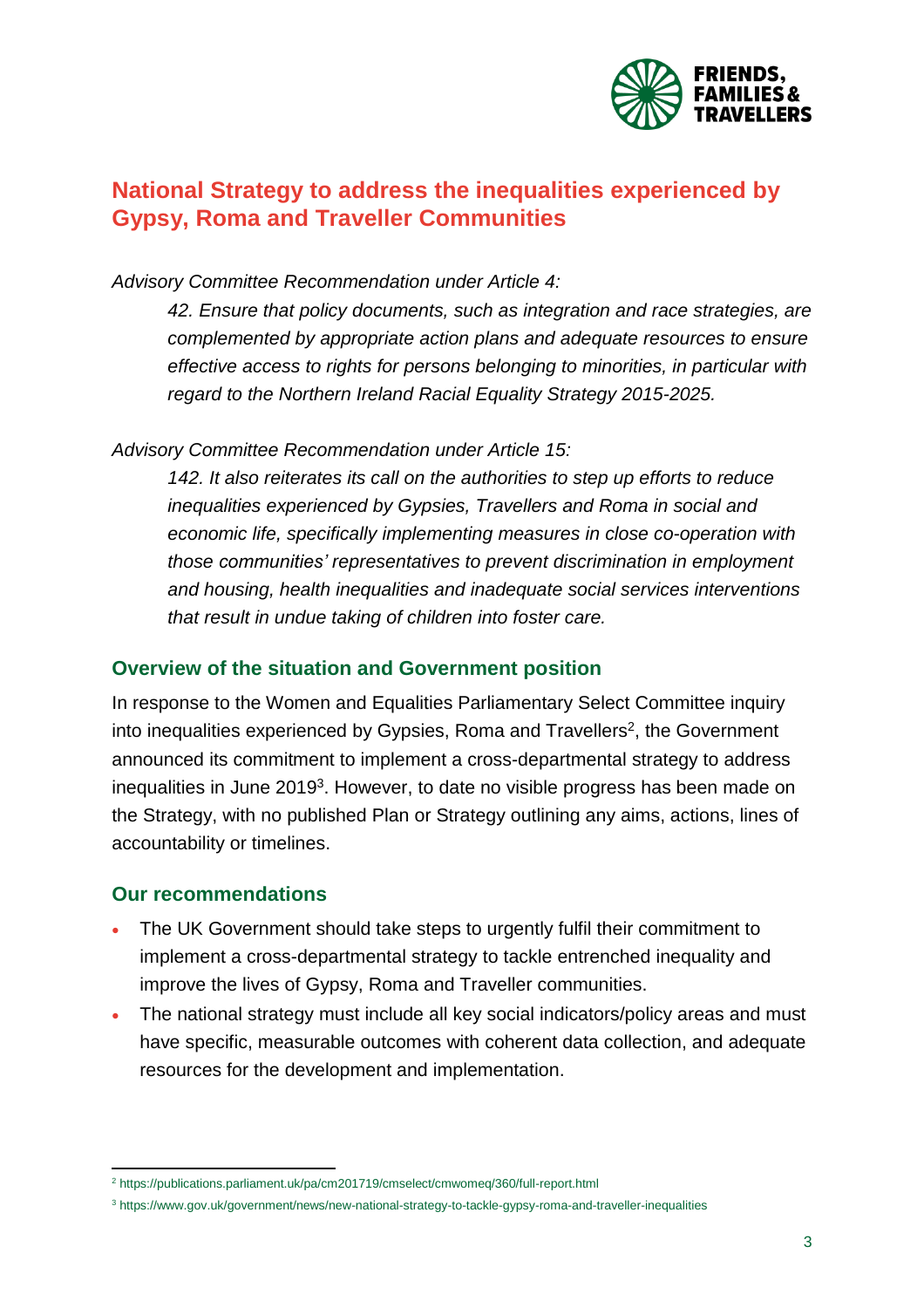

The development and implementation of a robust national strategy will help to address the inequalities outlined in the further sections of this report.

## <span id="page-3-0"></span>**Equal access to the European Union Settlement Scheme and impact on Roma people**

*Advisory Committee recommendation under Article 4:*

*42. Ensure that policy documents, such as integration and race strategies, are complemented by appropriate action plans and adequate resources to ensure effective access to rights for persons belonging to minorities, in particular with regard to the Northern Ireland Racial Equality Strategy 2015-2025.*

*Advisory Committee recommendation under Article 15:*

*142. It also reiterates its call on the authorities to step up efforts to reduce inequalities experienced by Gypsies, Travellers and Roma in social and economic life, specifically implementing measures in close co-operation with those communities' representatives to prevent discrimination in employment and housing, health inequalities and inadequate social services interventions that result in undue taking of children into foster care.*

#### **Overview of the situation and Government position**

Roma face broad structural inequality in the UK in terms of access to services<sup>4</sup> and Brexit has presented yet another challenge in terms of the accessibility of the European Union Settlement Scheme (EUSS), threatening the residency status of many Roma who have a right to live permanently in the UK.

Roma Support Group carried out research in order to explore some of the specific barriers faced by Roma in accessing the EUSS<sup>5</sup>. They found there was a general lack of awareness of the need to apply and the implications of failing to do so. In addition to this, a number of other barriers were identified:

- Limited access to reliable, trusted sources of information and support;
- Digital exclusion and language barriers;

 $\overline{a}$ <sup>4</sup> <https://fra.europa.eu/en/themes/roma>

<sup>5</sup> [http://www.romasupportgroup.org.uk/uploads/9/3/6/8/93687016/roma\\_brexit\\_euss\\_report\\_16.06.2020\\_final.pdf](http://www.romasupportgroup.org.uk/uploads/9/3/6/8/93687016/roma_brexit_euss_report_16.06.2020_final.pdf)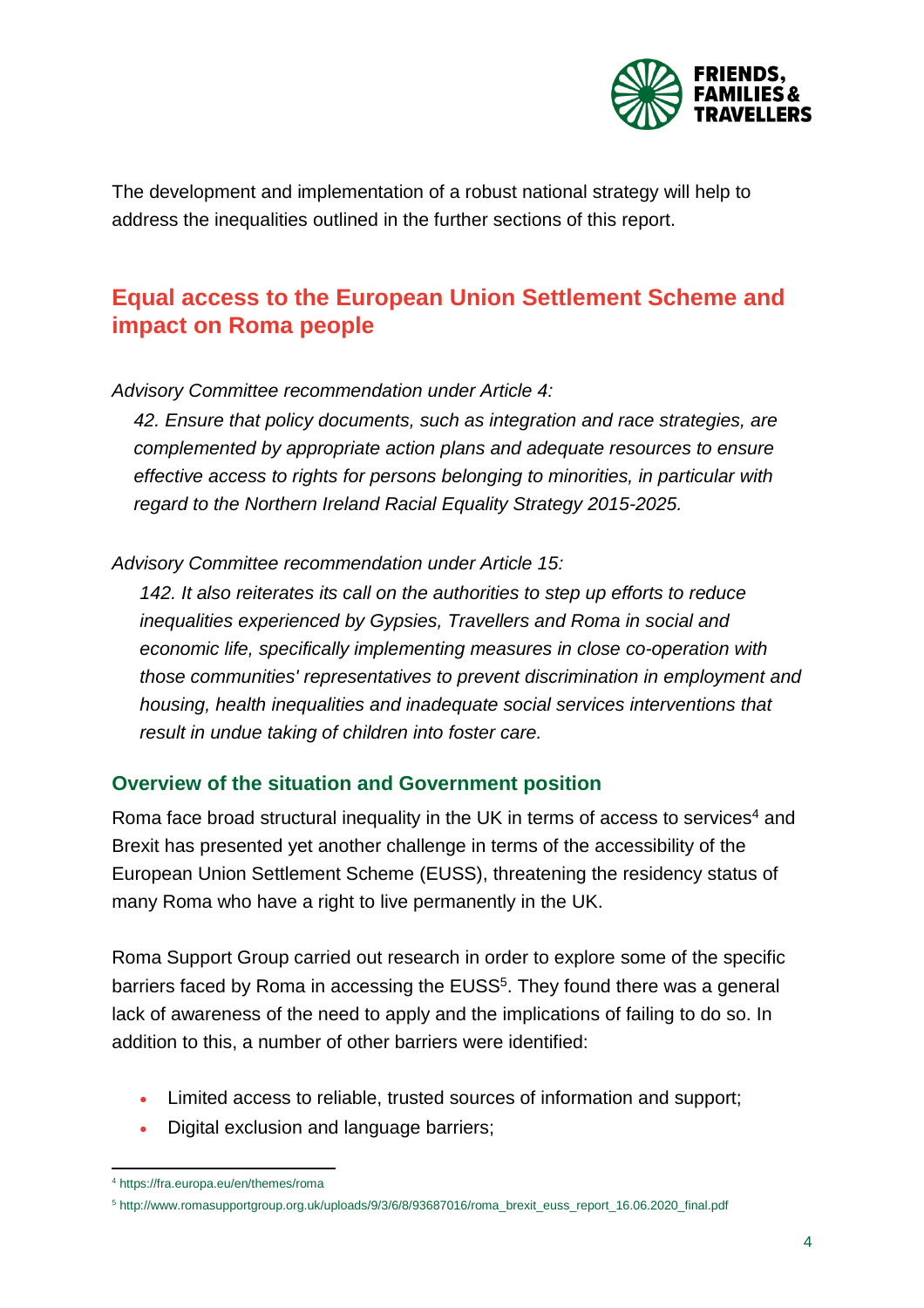

- A lack of valid identification or proof of five years' residence due to informal work and/or unstable housing circumstance;
- The tendency to rely on a national identity card, rather than a passport, and a reluctance to send identification to the Home Office;
- 62% of Roma have the temporary Pre Settled Status (41% national average);
- Lack of awareness regarding the need of children to apply to the EUSS, especially those born in the UK.

To ameliorate some of these barriers, the Government provided funding to charities in order to support vulnerable communities to apply to the EUSS<sup>6</sup>. While the funding provided much-needed resources for organisations to support Roma to overcome the barriers identified, the Covid-19 pandemic has compounded barriers in accessing the EUSS, in terms of restrictions on face to face support and delays in obtaining documentation. Furthermore, many Roma experienced huge delays in obtaining identity documents from their embassies.

The Government failed to address the barriers experienced by those digitally excluded. The EUSS is completely digital. Research by New Europeans, supported by Roma Support Group, identified that 73% of respondents do not know when to update their temporary status to the permanent one and 68% do not know how to prove their EUSS immigration status<sup>7</sup>. This leads to situations in which Roma people will not able to access their rights in the UK and may lose their immigration status once their temporary one expires.

We are concerned that a significant proportion of Roma have fallen through the gaps of the EUSS or are not able to exercise their rights due to its inaccessibility and inadequate Government action to address this in a timely manner. As a result, we fear many Roma who have the right to residency in the UK may face deportation. We consider this to be in conflict with the Framework Convention.

### **Our recommendations**

 Government should ensure long-term support for EU citizens and their family members. This could take the form of local authority-coordinated EUSS support centres, where:

 $\overline{a}$ <sup>6</sup> <https://www.gov.uk/government/news/further-boost-for-people-applying-for-eu-settlement-scheme>

<sup>7</sup> <https://neweuropeans.uk/wp-content/uploads/2021/02/Digital-Status-Handle-with-care-report-NEUK.pdf>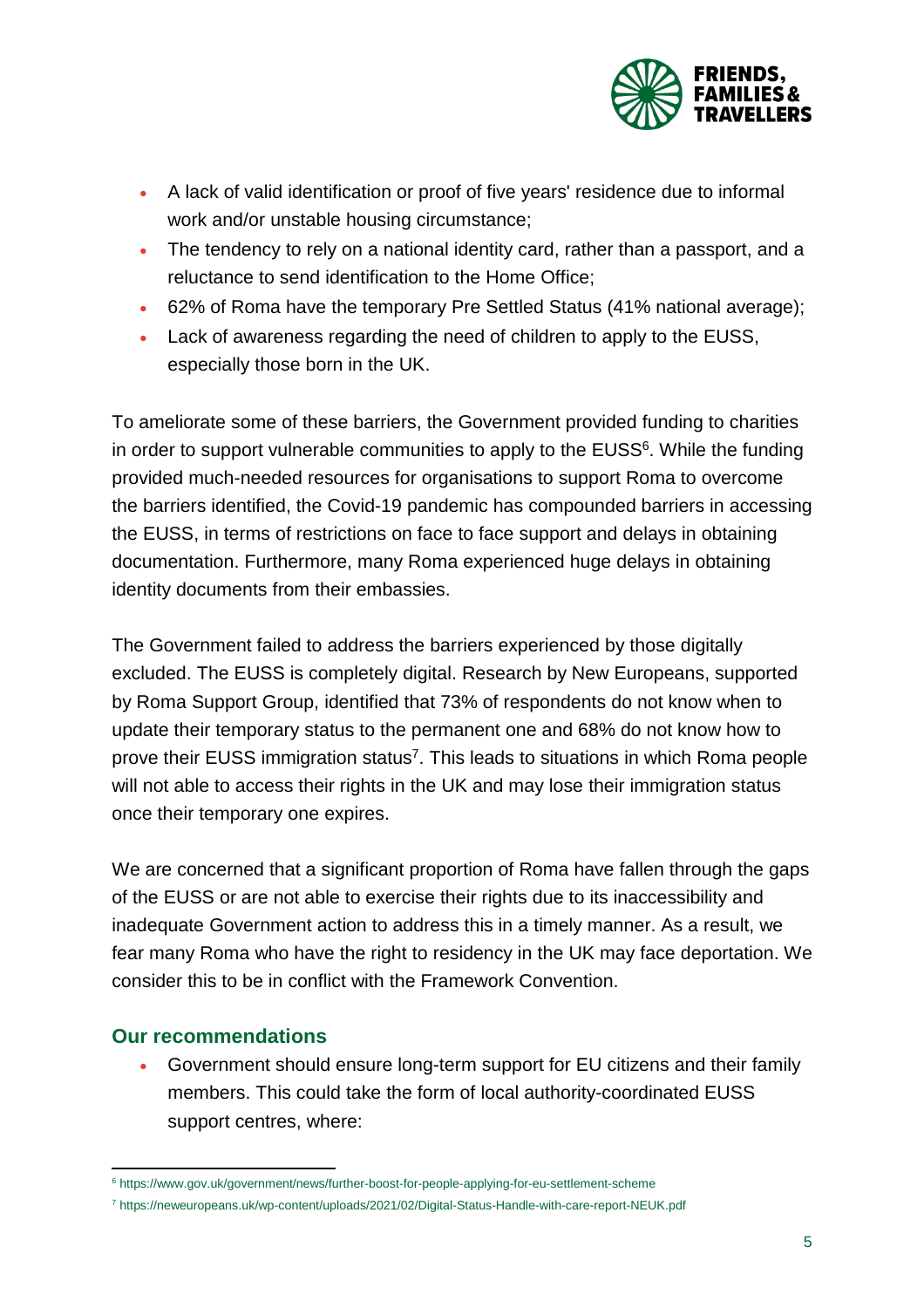

- o EUSS holders could get support to access their EUSS status and prove it;
- o those who will be identified by authorities as not having EUSS yet could get support to make their EUSS applications;
- o those still awaiting a decision could get support to complete their applications;
- o those with the temporary Pre-Settled Status could get support with updating to permanent status.
- Government should reconsider its position on the EUSS Digital Immigration Status. EUSS status holders should get a physical proof of status.

## <span id="page-5-0"></span>**Accommodation for Gypsy and Traveller Communities**

*Advisory Committee Recommendation for immediate action:*

*Revert to previous legislation in England addressing specifically the provision of permanent and temporary site needs of the Gypsies and Travellers minority, and reinstate a duty for local authorities to provide these sites when the need has been identified in order to ensure adequate availability; reintroduce a compliance duty for local authorities as regards the provision of sites in Scotland; and set up a multi-agency taskforce on Traveller sites in Northern Ireland to cater to the needs of Irish Travellers.*

#### *Advisory Committee Recommendation under Article 5:*

*53. The Advisory Committee calls on the authorities to ensure that support for cultural activities of all national and ethnic minorities is increased across the country and procedures improved, so that their representatives may participate in decision making on the allocation of grants.*

### **Overview of the situation and Government position**

Despite the existence of 'Planning Policy for Traveller Sites' (PPTS), the policy designed to specifically address the accommodation needs of Gypsies and Travellers, the national shortage of culturally appropriate accommodation for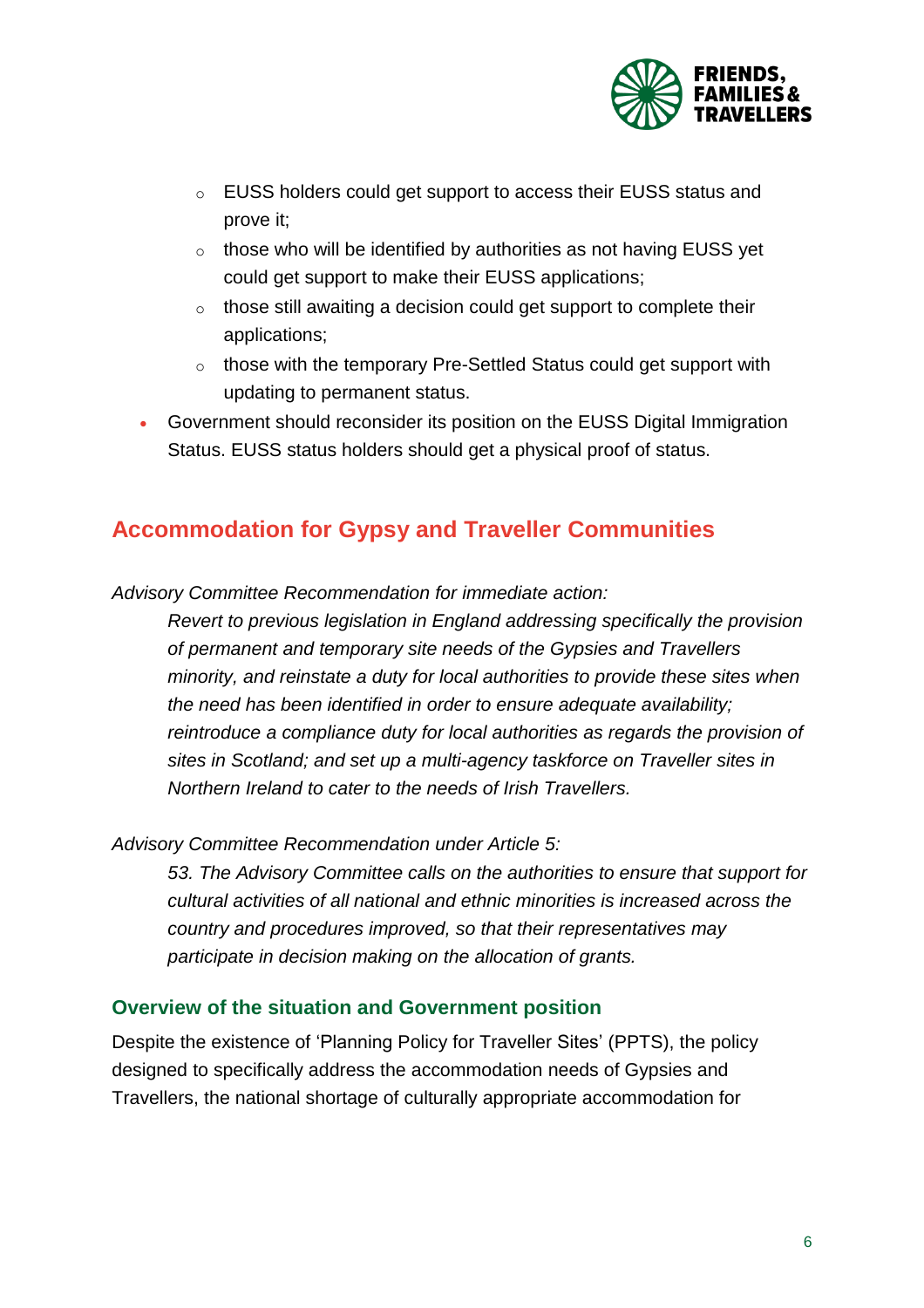

Gypsies and Travellers persists<sup>8 9 10</sup>. Research demonstrates that the majority of local authorities are failing to comply with requirements on land allocation for Gypsy and Traveller site provision under  $\mathsf{PPTS^{11}}$ .

The situation has deteriorated, with a dramatic reduction of assessed need for more pitches based on the revised 2015 planning policy definition of a Gypsy or Traveller. This planning policy definition is much more restrictive than previously, and excludes those from protected characteristic groups who are less able to travel, including the elderly, those with a disability and those caring for them (predominantly women). The impact of the definition change has resulted in a significant proportion of Gypsies and Travellers being excluded from the definition, regardless of ethnic status, who are therefore facing insurmountable barriers in accessing culturally pertinent accommodation.

Research conducted by the Equality and Human Rights Commission in 2019 showed that, across the 20 local planning authorities they inspected, the pre-2015 definition total requirement was for 1,584 further pitches, but after the revised definition was introduced, the assessed need fell to just 345<sup>12</sup>.

Analysis of the Department for Levelling Up, Housing and Communities figures shows there has been an overall 13.36% decrease of pitches on local authority Traveller sites from July 2011 to July 2021, as highlighted in the table below.

|                   |      |      | July 2011 July 2021   % difference |
|-------------------|------|------|------------------------------------|
| Transit pitches   | 291  | 399  | $+37.11%$                          |
| Permanent pitches | 4700 | 3920 | $-16.59%$                          |
| Total pitches     | 4991 | 4319 | $-13.36%$                          |

Local authority/Registered Social Landlord Gypsy and Traveller pitches:

l <sup>8</sup>[https://assets.publishing.service.gov.uk/government/uploads/system/uploads/attachment\\_data/file/891229/Traveller\\_caravan\\_](https://assets.publishing.service.gov.uk/government/uploads/system/uploads/attachment_data/file/891229/Traveller_caravan_count_2020_stats_release.pdf) [count\\_2020\\_stats\\_release.pdf](https://assets.publishing.service.gov.uk/government/uploads/system/uploads/attachment_data/file/891229/Traveller_caravan_count_2020_stats_release.pdf)

<sup>9</sup> <https://www.gypsy-traveller.org/wp-content/uploads/2017/12/Lack-of-Increase-in-Affordable-Pitches-Dec-2017-Report.pdf>

<sup>10</sup> [https://www.gypsy-traveller.org/wp-content/uploads/2021/01/Availability-of-pitches-on-Traveller-sites-in-England\\_FINAL.pdf](https://www.gypsy-traveller.org/wp-content/uploads/2021/01/Availability-of-pitches-on-Traveller-sites-in-England_FINAL.pdf)

<sup>11</sup> [https://www.gypsy-traveller.org/planning/no-place-to-stop-only-8-of-68-local-authorities-in-south-east-england-have](https://www.gypsy-traveller.org/planning/no-place-to-stop-only-8-of-68-local-authorities-in-south-east-england-have-identified-enough-land-for-travellers-to-live/)[identified-enough-land-for-travellers-to-live/](https://www.gypsy-traveller.org/planning/no-place-to-stop-only-8-of-68-local-authorities-in-south-east-england-have-identified-enough-land-for-travellers-to-live/)

<sup>12</sup> [https://www.equalityhumanrights.com/sites/default/files/190909\\_gypsy\\_and\\_traveller\\_sites\\_-](https://www.equalityhumanrights.com/sites/default/files/190909_gypsy_and_traveller_sites_-_impact_of_the_revised_definition_-_final.pdf)

[\\_impact\\_of\\_the\\_revised\\_definition\\_-\\_final.pdf](https://www.equalityhumanrights.com/sites/default/files/190909_gypsy_and_traveller_sites_-_impact_of_the_revised_definition_-_final.pdf)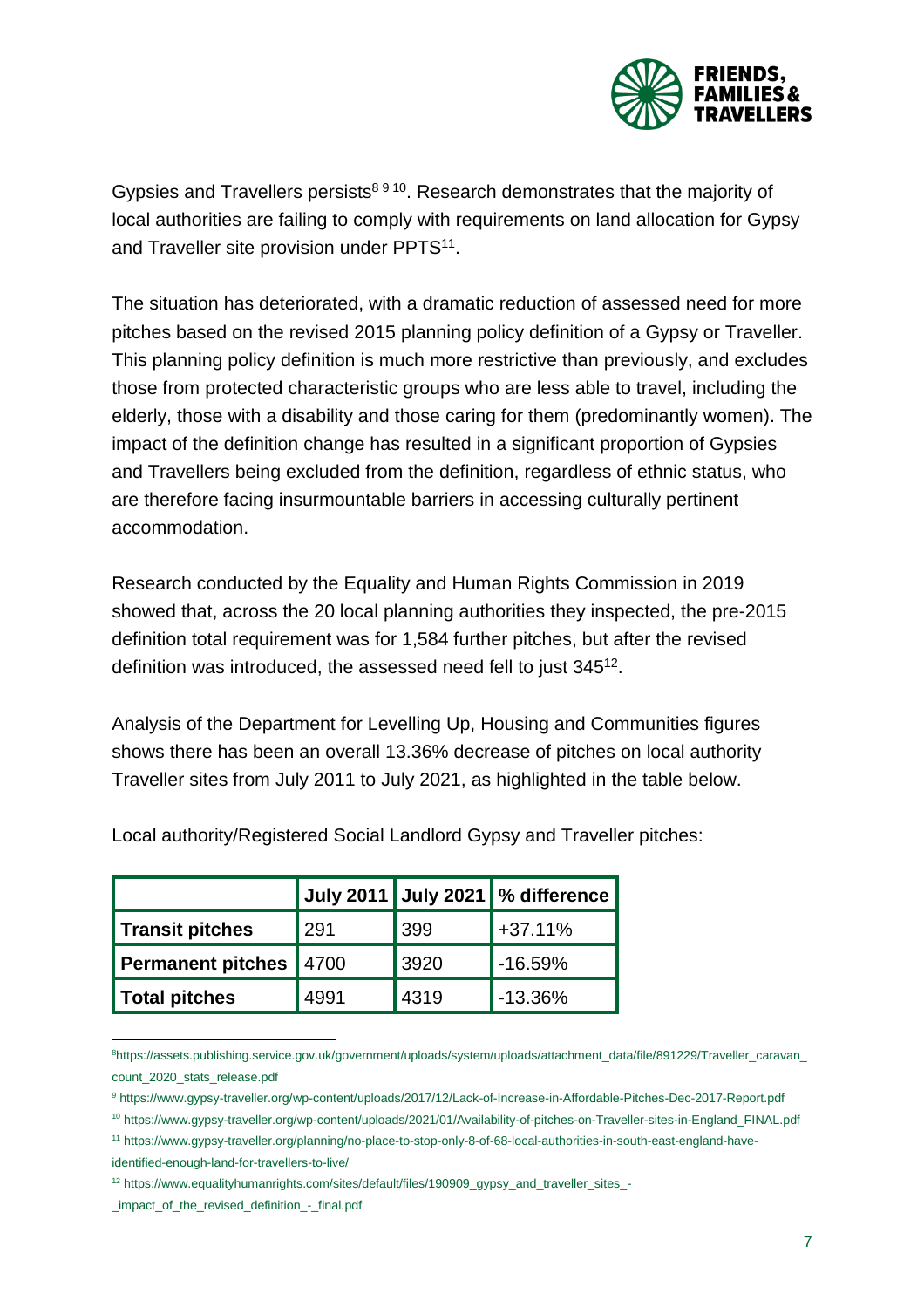

Whilst there has been a 37.11% increase in transit pitches alone, this only amounts to an increase of 108 pitches nationally, the equivalent to roughly 11 pitches per year over 10 years, with an overall decrease of 16.59% of permanent pitches on local authority/Registered Social Landlord sites. This shows that the situation regarding accessing culturally appropriate accommodation under the planning system, in the form of socially-rented pitches, has considerably worsened in the last decade.

This decrease in socially rented pitches has occurred during a period of availability of Government funding for the building of local authority sites. In 2021 Homes England (who administer grants under the Shared Ownership and Affordable Homes Programme) responded to FFT's query asking about applications to the scheme for grants for Traveller sites. In their response they confirmed that only two schemes had been allocated funding under the programme 2016-2021. Both of these were for transit sites (30 pitches in total) and included no new permanent pitches at all.

The Government have not only failed to implement the Advisory Committee 2017 recommendations, including the recommendation for immediate action, they have put forward hostile legislation which seeks to criminalise Gypsies and Travellers living on encampments<sup>13 14</sup>. Part 4 of the Police, Crime, Sentencing and Courts Bill<sup>15</sup> introduces a new criminal offence where trespassers reside or have the intent to reside. Failure to comply can lead to the police exercising powers to seize a vehicle (someone's home and possessions) as well as imprisonment and a fine. Part 4 also strengthens current police powers of eviction in the Criminal Justice and Public Order Act 1994<sup>16</sup> .

The seizure of Gypsy and Traveller homes and possessions, and potentially pushing anyone over 18 into the criminal justice system, would be catastrophic for an individual or family. This would also affect the long-term prospects and welfare of an individual or family and severely impact children who would lose their home and face Children's Services intervention, possibly breaking up the family. The proposed measures pose a direct threat to the rights of Gypsies and Travellers to lead a nomadic way of life.

l

<sup>13</sup> <https://www.gypsy-traveller.org/briefing-on-part-4-pcscbill/>

<sup>14</sup> <http://www.communitylawpartnership.co.uk/news/the-criminalisation-of-trespass>

<sup>15</sup> <https://publications.parliament.uk/pa/bills/cbill/58-01/0268/200268.pdf>

<sup>16</sup> <https://www.legislation.gov.uk/ukpga/1994/33/contents>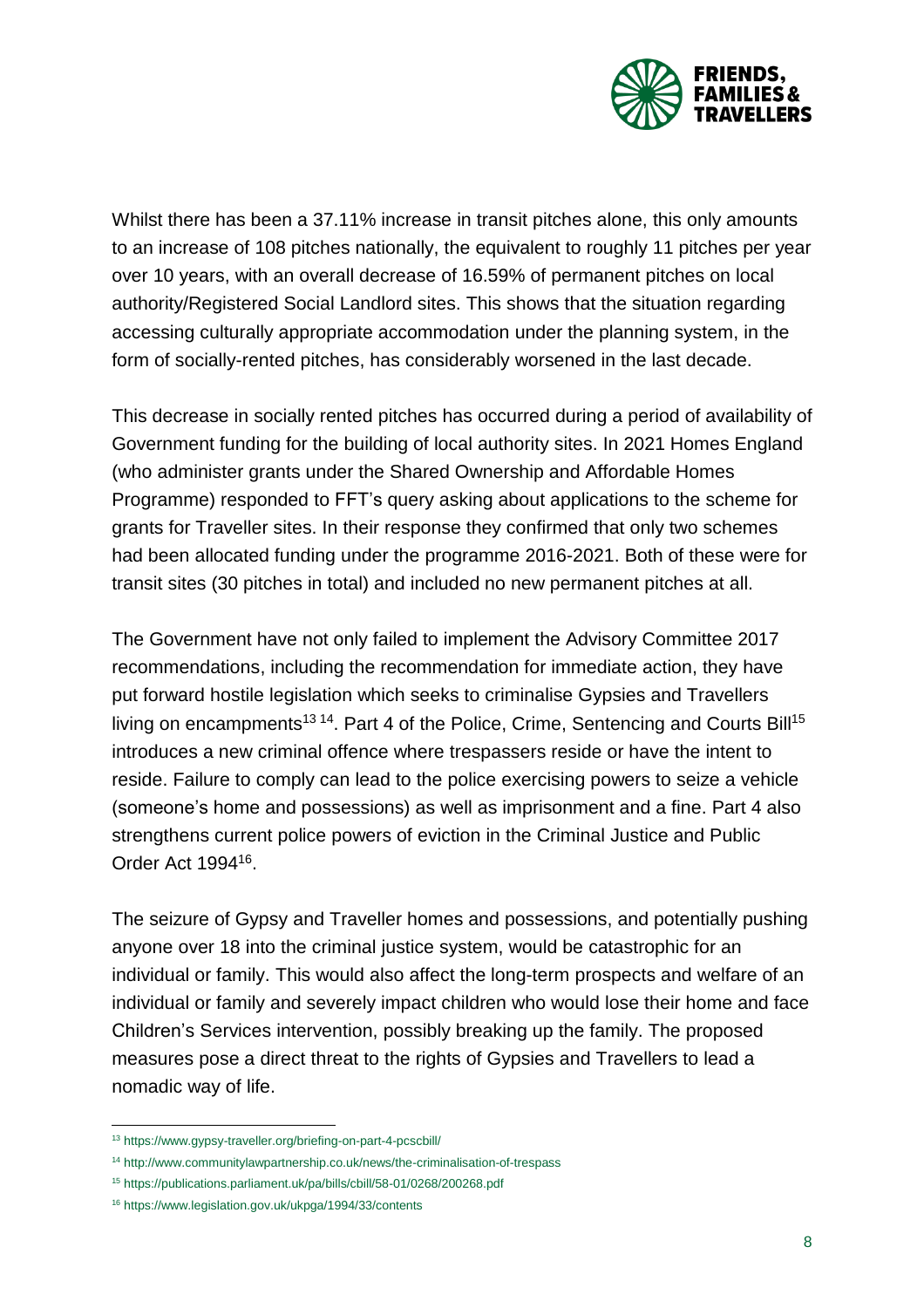

The Government have failed to implement the Advisory Committee recommendations to prioritise the provision of Gypsy and Traveller sites and stopping places. This and the proposals to criminalise trespass and introduce tougher police powers conflict with Articles 3, 4, 5 and 15 of the Framework Convention.

### **Our recommendations**

- The UK Government should withdraw Part 4 of the Police, Crime, Sentencing and Courts Bill which relates to the criminalisation of trespass and strengthening of police powers.
- The national strategy to tackle Gypsy, Roma and Traveller inequalities must include a strand on supporting the accommodation needs of Gypsies and Travellers. This should include:
	- $\circ$  the reintroduction of pitch targets and a statutory duty on local authorities to meet the assessed need for Gypsy and Traveller sites;
	- $\circ$  support for a programme of 'negotiated stopping'<sup>17</sup> arrangements so Gypsies and Travellers have more safe stopping places with access to basic amenities such as water and sanitation;
	- o amendment of the 2015 Planning Policy for Traveller sites definition of a Traveller to include all Gypsies and Travellers who need a pitch to live on.

## <span id="page-8-0"></span>**Health inequalities and access to healthcare**

#### *Advisory Committee Recommendation under Article 3:*

*20. Authorities should also pay attention to the specificities of Gypsies, Travellers and Roma as distinct groups to reconfigure statistics and effectively tailor policy making to their needs and in consultation with their representatives.*

<sup>17</sup> <https://www.negotiatedstopping.co.uk/ns-explained>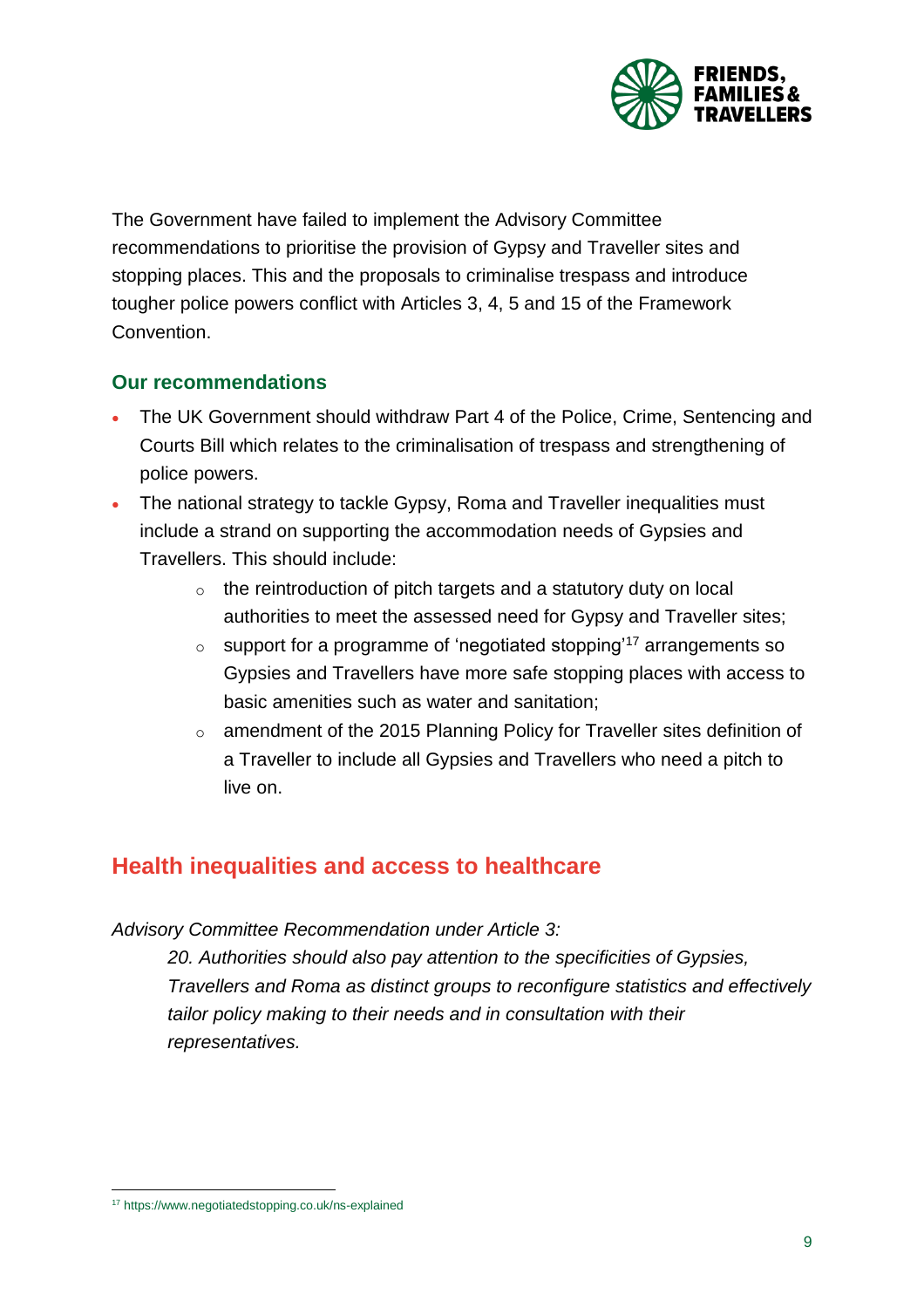

*Advisory Committee Recommendation under Article 4:*

*49. The authorities in England should start collecting disaggregated data on Gypsies, Travellers and Roma, and should devise policies targeting the specific needs of persons belonging to those groups.*

*Advisory Committee Recommendation under Article 15:*

*142. It also reiterates its call on the authorities to step up efforts to reduce inequalities experienced by Gypsies, Travellers and Roma in social and economic life, specifically implementing measures in close co-operation with those communities' representatives to prevent discrimination in employment and housing, health inequalities and inadequate social services interventions that result in undue taking of children into foster care.*

### **Overview of the situation and Government position**

- <span id="page-9-1"></span><span id="page-9-0"></span> Gypsy and Traveller people are estimated to have life expectancies of between ten and 25 years shorter than the general population<sup>18 19</sup>.
- Almost a third of Gypsies, Roma and Travellers responding to an online survey in 2016-17 reported that they had experienced discrimination within the health care system<sup>20</sup>.
- In 2021 the University of Manchester found that a Romany or Traveller man in his 60s has health more comparable to a White British man in his 80s<sup>21</sup>.
- Gypsy and Traveller mothers are 20 times more likely to experience the death of a child than those from the general population $^{22}$ .
- 42% of Gypsies and Travellers are affected by a long-term condition, as opposed to [18](#page-9-0)% of the general population<sup>18</sup>.

 $\overline{a}$ <sup>18</sup> <https://www.equalityhumanrights.com/en/gypsies-and-travellers-simple-solutions-living-together>

<sup>19</sup> Baker, M, (2005) Leeds Baseline Census 2004-2005 Gypsies and Travellers. Leeds Racial Equality Council

 $20$ Traveller Movement (2017) The last acceptable form of racism? The pervasive discrimination and prejudice experienced by

Gypsy, Roma and Traveller communitie[s https://www.basw.co.uk/system/files/resources/basw\\_80949-6\\_0.pdf](https://www.basw.co.uk/system/files/resources/basw_80949-6_0.pdf)

<sup>21</sup> <https://pubmed.ncbi.nlm.nih.gov/33516278/>

 $22$  Parry et al (2007) 'Health status of Gypsies and Travellers in England'. J Epidemiol Community Health. 2007 Mar; 61(3): 198–204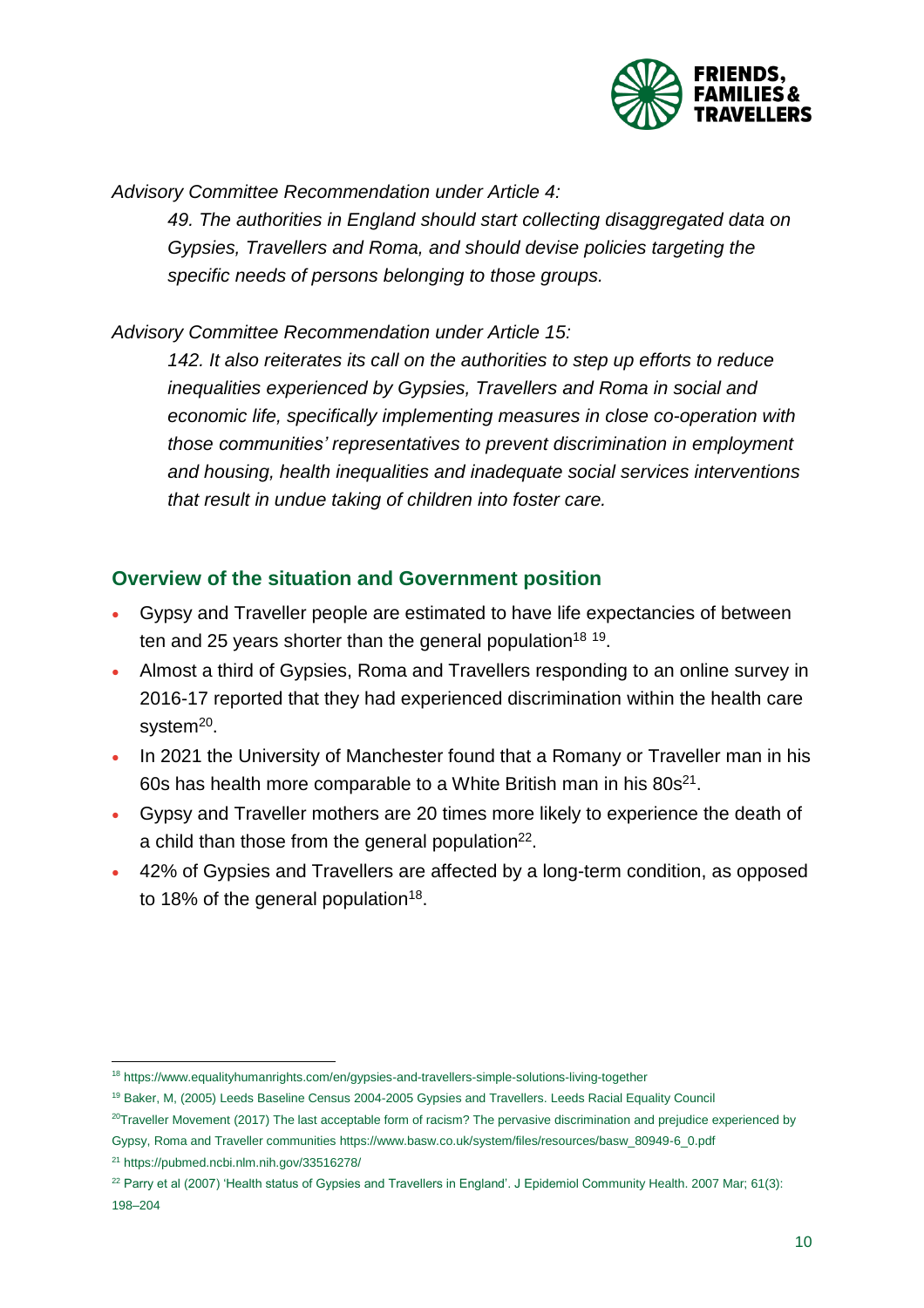

- Gypsies and Travellers suffer higher levels of stress, are three times as likely to suffer from anxiety and twice as likely to suffer from depression compared the general population<sup>[18](#page-9-0) 23 24</sup>.
- <span id="page-10-0"></span> The suicide rate in the Irish Traveller community in Ireland is six to seven times higher than in the general population<sup>[23](#page-10-0)</sup> and anecdotally we believe the same to be true for Gypsy and Traveller people in Britain<sup>[19](#page-9-1)</sup>.

In recent years, the Government has taken a number of steps to address inequalities in access to and availability of quality healthcare services to Gypsy, Roma and Traveller people. This includes the allocation of funding to Friends, Families and Travellers to support policymakers with more inclusive policy making, the creation of a tool to support Primary Care Networks with more inclusive service to those experiencing the greatest inequalities, the launch of cards to support patients in communicating their rights to be registered in general practice and more. Despite this, severe inequalities remain.

While, in principle, everyone who is ordinarily resident in the UK has a right to access primary healthcare, our support work and research shows this not to be the case. When we mystery-shopped 100 GPs across England in 2021, by a 'patient' calling to register with no proof of address or identification, asking for alternatives to online registration and help completing registration forms<sup>25</sup>, only 6 out of the 100 surgeries would have allowed them to register. This shows a significant worsening of inequalities in registration for people living nomadically since previous research published in 2019<sup>26</sup>, suggesting that the adoption of many healthcare services of digital-by-default approaches to healthcare during the COVID-19 pandemic has meant greater barriers to healthcare for many. When services refuse to register Gypsy and Traveller people, or offer digital-only options to people who cannot utilise these, there is a huge impact on the individual but very little accountability for the service.

l <sup>23</sup> University College Dublin (2010) 'All Ireland Traveller Health Study: Our Geels'.

[https://www.ucd.ie/t4cms/AITHS\\_SUMMARY.pdf](https://www.ucd.ie/t4cms/AITHS_SUMMARY.pdf)

<sup>&</sup>lt;sup>24</sup> EHRC, Cemlyn et al. (2009) Inequalities experienced by Gypsies and Travellers: A Review.

[https://www.equalityhumanrights.com/sites/default/files/research\\_report\\_12inequalities\\_experienced\\_by\\_gypsy\\_and\\_traveller\\_](https://www.equalityhumanrights.com/sites/default/files/research_report_12inequalities_experienced_by_gypsy_and_traveller_communities_a_review.pdf) [communities\\_a\\_review.pdf](https://www.equalityhumanrights.com/sites/default/files/research_report_12inequalities_experienced_by_gypsy_and_traveller_communities_a_review.pdf)

<sup>25</sup> [https://www.gypsy-traveller.org/wp-content/uploads/2021/07/Locked-out-A-snapshot-of-access-to-General-Practice-for](https://www.gypsy-traveller.org/wp-content/uploads/2021/07/Locked-out-A-snapshot-of-access-to-General-Practice-for-nomadic-communities-during-the-COVID-19-pandemic.pdf)[nomadic-communities-during-the-COVID-19-pandemic.pdf](https://www.gypsy-traveller.org/wp-content/uploads/2021/07/Locked-out-A-snapshot-of-access-to-General-Practice-for-nomadic-communities-during-the-COVID-19-pandemic.pdf)

<sup>26</sup> [https://www.gypsy-traveller.org/wp-content/uploads/2019/03/No-room-at-the-inn-findings-from-mystery-shopping-GP](https://www.gypsy-traveller.org/wp-content/uploads/2019/03/No-room-at-the-inn-findings-from-mystery-shopping-GP-practices.pdf)[practices.pdf](https://www.gypsy-traveller.org/wp-content/uploads/2019/03/No-room-at-the-inn-findings-from-mystery-shopping-GP-practices.pdf)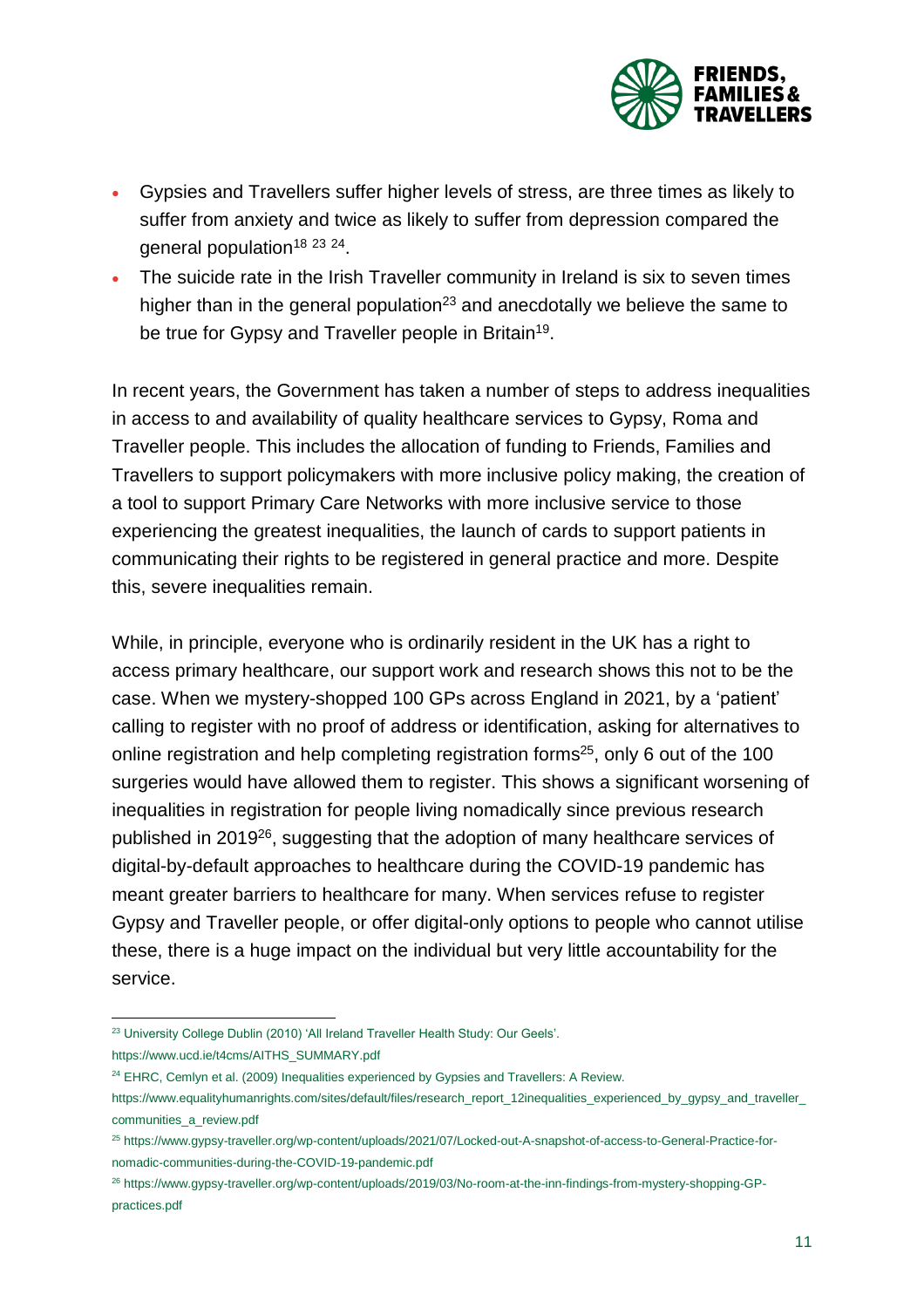

Whilst the NHS collects data broadly on ethnicity and how people from various ethnic groups experience healthcare services, no such data is collected for Gypsy, Roma and Traveller people. The categories of Gypsies, Roma and Travellers, based on the old 2001 census, are in place in the NHS Data Dictionary, but this recording capability is not used. This makes the categories defunct as they are not being used or updated. As a result, frontline healthcare services are often unaware of the severe inequalities that exist and are not able to measure whether or not they have been successful in addressing them.

This issue has been particularly acute during COVID-19. Chronic exclusion across the wider determinants of health coupled with pre-existing health inequalities in Gypsy, Roma and Traveller communities mean that there is a disproportionately high representation of people at increased risk of severe illness from coronavirus. However, the absence of NHS data collection on Gypsy, Roma and Traveller people means we do not know how many people have had COVID-19, how many have died as a result or what specific interventions might be most effective in protecting people at risk from harm.

Despite the data on high suicide rates in the Traveller community, Gypsy and Traveller groups are not recognised as high-risk or mentioned in the Government's 2019 National Suicide Prevention Plan<sup>27</sup>. Only 5 out of the 79 local authority suicide prevention plans we assessed in 2020 mentioned Gypsy and Traveller communities and only 2 listed any action to address the high suicide rate in their local Gypsy and Traveller communities<sup>28</sup>. The Government has included Gypsy, Roma and Traveller communities in its most recent progress report<sup>29</sup>, but the 'ongoing' work mentioned is minimal and puts the responsibility onto local and voluntary services.

While the Government has taken steps in some areas, Gypsies, Roma and Travellers continue to experience barriers in accessing healthcare including mental health support, in conflict with Articles 3, 4 and 15 of the Framework Convention.

l

<sup>27</sup> [https://assets.publishing.service.gov.uk/government/uploads/system/uploads/attachment\\_data/file/772210/national-suicide](https://assets.publishing.service.gov.uk/government/uploads/system/uploads/attachment_data/file/772210/national-suicide-prevention-strategy-workplan.pdf)[prevention-strategy-workplan.pdf](https://assets.publishing.service.gov.uk/government/uploads/system/uploads/attachment_data/file/772210/national-suicide-prevention-strategy-workplan.pdf)

<sup>28</sup> <https://www.gypsy-traveller.org/wp-content/uploads/2020/10/Suicide-Prevention-Report-FINAL.pdf>

<sup>&</sup>lt;sup>29</sup> [https://assets.publishing.service.gov.uk/government/uploads/system/uploads/attachment\\_data/file/973935/fifth-suicide](https://assets.publishing.service.gov.uk/government/uploads/system/uploads/attachment_data/file/973935/fifth-suicide-prevention-strategy-progress-report.pdf)[prevention-strategy-progress-report.pdf](https://assets.publishing.service.gov.uk/government/uploads/system/uploads/attachment_data/file/973935/fifth-suicide-prevention-strategy-progress-report.pdf)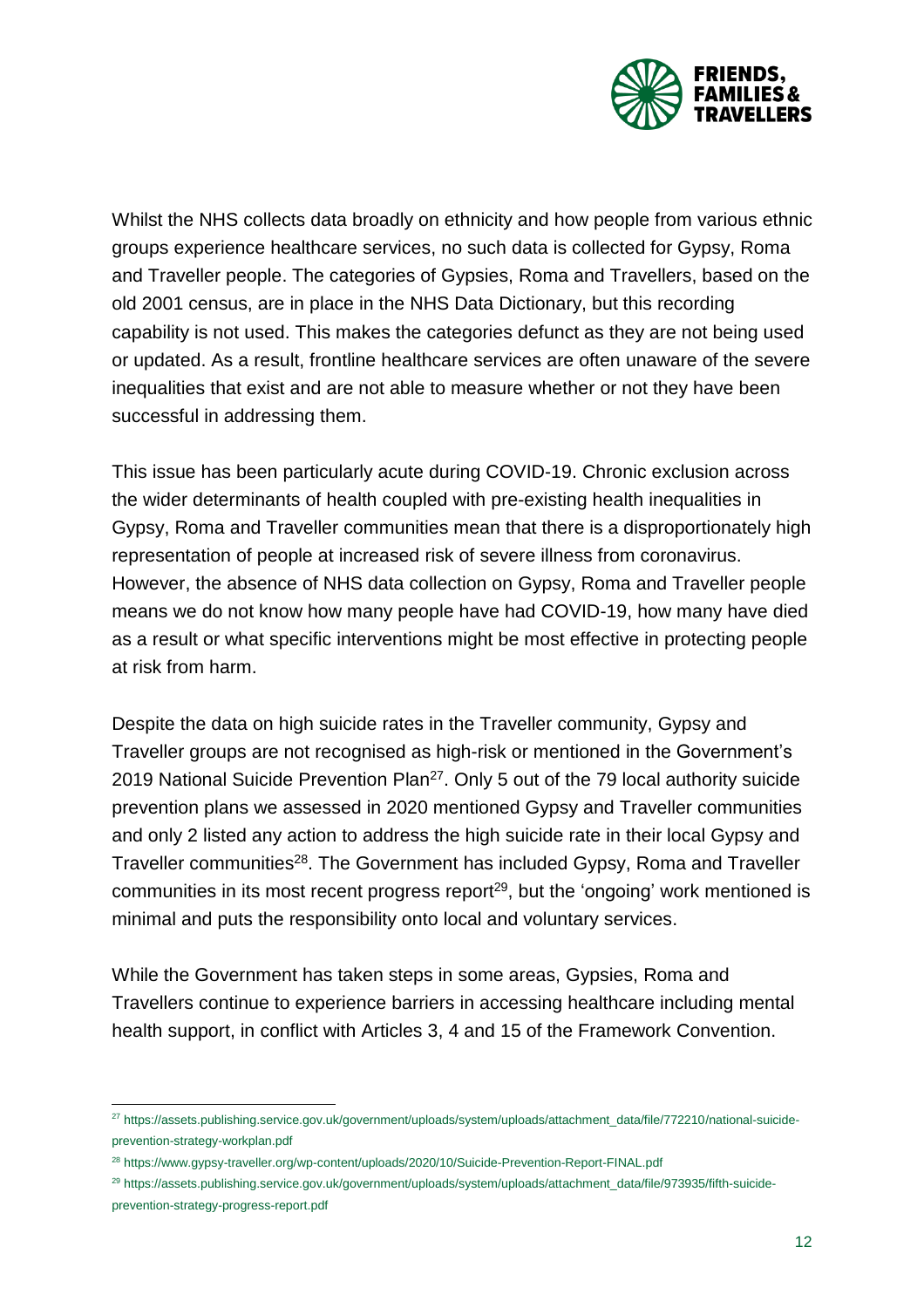

### **Our recommendations**

- The UK Government should strengthen accountability where healthcare services directly or indirectly discriminate against someone and this affects the individual's ability to access healthcare.
- The Government should introduce and ensure routine data collection within healthcare settings for Gypsy, Roma and Traveller people.
- The Government should make a clear commitment to ensure that patients who choose registration through non-digital means should be able to access all NHS healthcare settings.
- The Government should ensure the development of clear guidance and standards for providing accessible communications and appropriate support to people with low or no literacy in healthcare settings.
- Training should be mandatory for practice managers and GP receptionists to ensure marginalised communities, including Gypsies and Travellers, are not excluded from primary healthcare services.
- Gypsy and Traveller communities should be listed as a high risk group in the Cross-Government Suicide Prevention Plan, with actions identified to address this inequality.
- Part of the Government's additional £25 million investment for suicide prevention projects should be targeted at reducing suicide in Gypsy and Traveller communities.

## <span id="page-12-0"></span>**Protection against hate: hate crime and hate speech**

*Advisory Committee Recommendation under Article 4:*

*49. The authorities in England should start collecting disaggregated data on Gypsies, Travellers and Roma, and should devise policies targeting the specific needs of persons belonging to those groups.*

*Advisory Committee Recommendations under Article 6:*

*76. The authorities should intensify their efforts to counter the increasing climate of inter-ethnic prejudice and hate speech by stepping up efforts and initiatives to promote tolerance and intercultural dialogue, firmly condemning derogatory and racially hostile language in public discourse and calling on all political parties to refrain from using it. The Advisory Committee also calls on*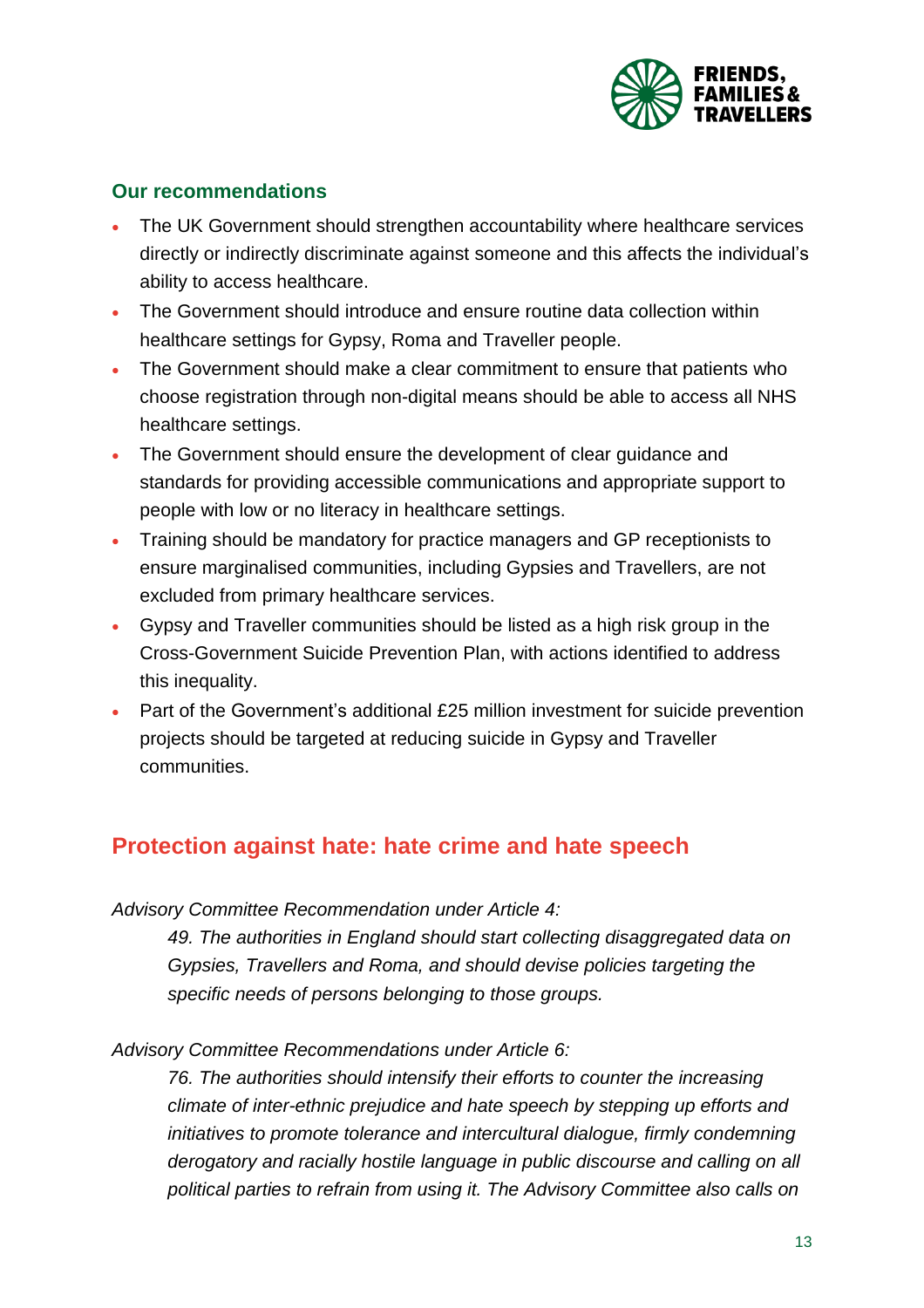

*the authorities to engage with media outlets to promote a more nuanced understanding and reporting of facts to avoid fuelling intolerant and ethnically hostile behaviour while promoting the use of less derogatory language.*

*83. The Advisory Committee also calls on them to further improve training of law enforcement to detect, investigate and bring to justice all hate speech and hate-motivated offences, and to monitor more closely hate crime against Gypsies, Travellers and Roma*

### **Overview of the situation and Government position**

Gypsies, Roma and Travellers face widespread prejudice and race hate<sup>30</sup>. Research<sup>31</sup> in 2020 found that 78% of 88 Gypsy, Roma and Traveller survey respondents said incidents of hate speech/crime happen very often. This included discrimination from and within education and health services, racial bullying and victimisation within school, online racial hatred and incitement of racial hatred within the media $32$ .

A 2017 report found that 91% of Gypsy, Roma and Traveller people surveyed had experienced discrimination<sup>33</sup>, while a YouGov poll found that one in four British parents found it unacceptable for their child to have a playdate with a Gypsy or Traveller child, and one in four would be unhappy if a close relative had a relationship with a Gypsy or a Traveller<sup>34</sup>. The Equality and Human Rights Commission's Barometer of Hate also found that Gypsies, Roma and Travellers were the protected characteristic group towards whom the highest number of people expressed openly negative feelings (44% of those surveyed)<sup>35</sup>.

Research by GATE Herts, who established and run the independent Gypsy, Roma and Traveller race hate reporting site 'Report Racism GRT', found that the majority of Gypsies and Travellers who reported through the site were reluctant to report

l <sup>30</sup> <https://www.equalityhumanrights.com/sites/default/files/national-barometer-of-prejudice-and-discrimination-in-britain.pdf>

<sup>&</sup>lt;sup>31</sup> Commissioned by GATE Herts and funded by the Ministry of Housing, Communities and Local Government (MHCLG), [https://www.bucks.ac.uk/sites/default/files/2021-05/Hate%20-](https://www.bucks.ac.uk/sites/default/files/2021-05/Hate%20-%20%E2%80%9CAs%20regular%20as%20rain%E2%80%9D%20report.pdf)

[<sup>%20%</sup>E2%80%9CAs%20regular%20as%20rain%E2%80%9D%20report.pdf](https://www.bucks.ac.uk/sites/default/files/2021-05/Hate%20-%20%E2%80%9CAs%20regular%20as%20rain%E2%80%9D%20report.pdf)

<sup>32</sup> <https://gateherts.org.uk/wp-content/uploads/2020/12/Rain-Report-201211.pdf>

<sup>33</sup> [https://www.basw.co.uk/system/files/resources/basw\\_80949-6\\_0.pdf](https://www.basw.co.uk/system/files/resources/basw_80949-6_0.pdf)

<sup>34</sup> <https://www.irishpost.com/news/nearly-half-british-people-unhappy-relative-relationship-irish-traveller-new-poll-136321>

<sup>&</sup>lt;sup>35</sup> <https://www.equalityhumanrights.com/sites/default/files/national-barometer-of-prejudice-and-discrimination-in-britain.pdf>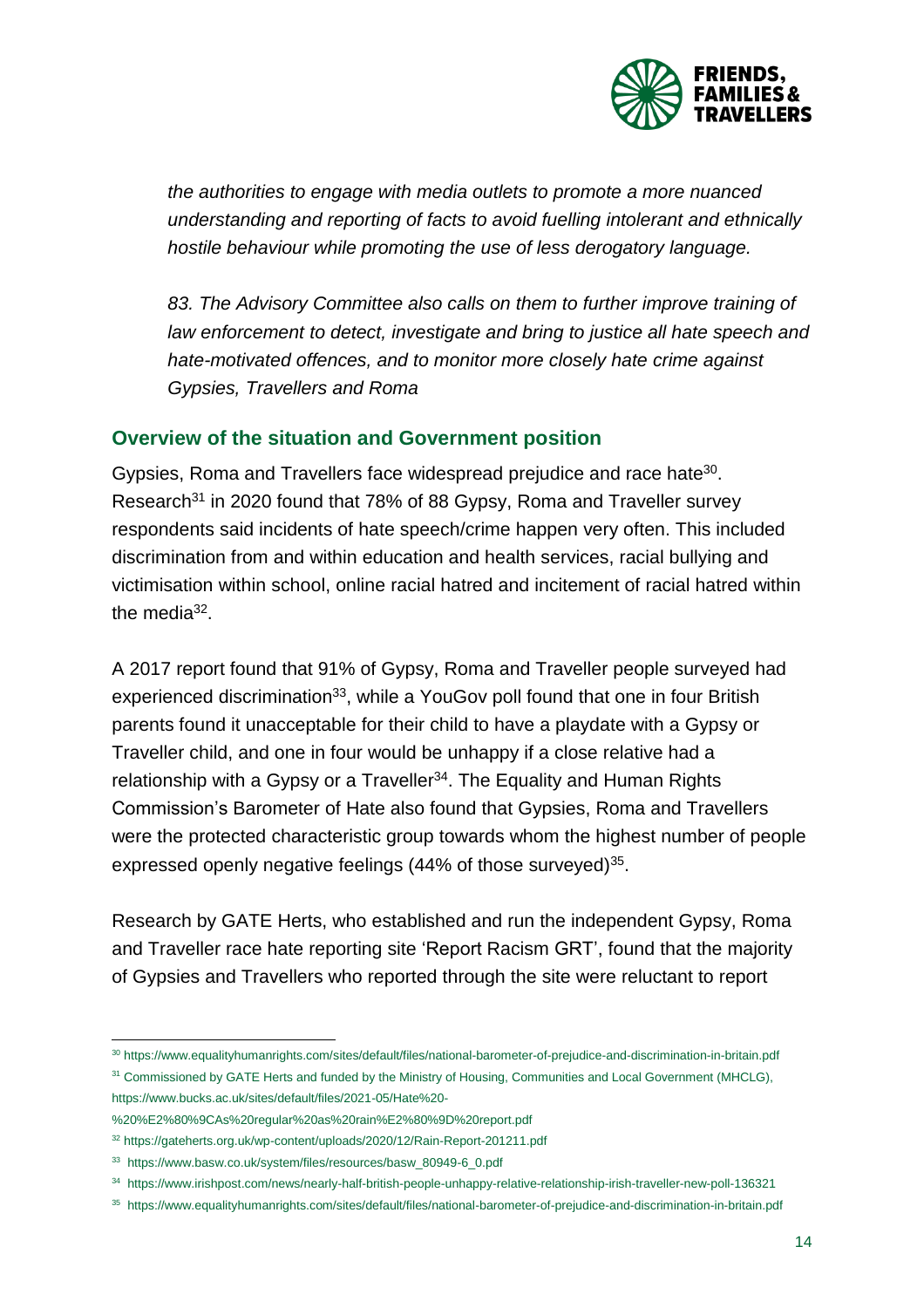

these crimes to the police<sup>36</sup>. The most common reason given was lack of confidence that the police would act. There is a longstanding mistrust of the appropriateness of responses from police based on decades of experiences of mistreatment and discriminatory practices.

Data on hate crimes are not disaggregated sufficiently and many Police Forces do not record the ethnicity of victims in line with the Census 2021 categories, making the extent of anti-Gypsyism practically invisible. Currently, we rely on small-scale research and third sector data collection on hate crime and incidents committed against Gypsies, Roma and Travellers. 'Report Racism GRT', was established to address some of the gaps in data and to promote reporting of anti-Gypsyism<sup>37</sup> <sup>38</sup>.

More needs to be done to improve monitoring and strategies to tackle anti-Gypsyism in line with the Advisory Committee's Cycle 4 recommendations, and in support of Article 6 of the Framework Convention.

### **Our recommendations**

- The UK Government and Police Forces should disaggregate their data on hate crimes/incidents in line with the 2021 Census ethnic categories.
- The UK Government should include robust measures to tackle anti-Gypsyism into in the next Hate Crime Action Plan.

## <span id="page-14-0"></span>**Protection against hate: public discourse**

*Advisory Committee Recommendation under Article 6, recorded as a recommendation for immediate action:*

*76. The authorities should intensify their efforts to counter the increasing climate of inter-ethnic prejudice and hate speech by stepping up efforts and initiatives to promote tolerance and intercultural dialogue, firmly condemning derogatory and racially hostile language in public discourse and calling on all political parties to refrain from using it. The Advisory Committee also calls on the authorities to engage with media outlets to promote a more nuanced*

l

<sup>36</sup> <https://www.gypsy-traveller.org/wp-content/uploads/2020/02/Recognise-Report-Resolve.pdf>

<sup>37</sup> <https://reportracismgrt.com/>

<sup>38</sup> [https://gateherts.org.uk/wp-content/uploads/2018/06/Annual\\_Report\\_14\\_05\\_18.pdf](https://gateherts.org.uk/wp-content/uploads/2018/06/Annual_Report_14_05_18.pdf)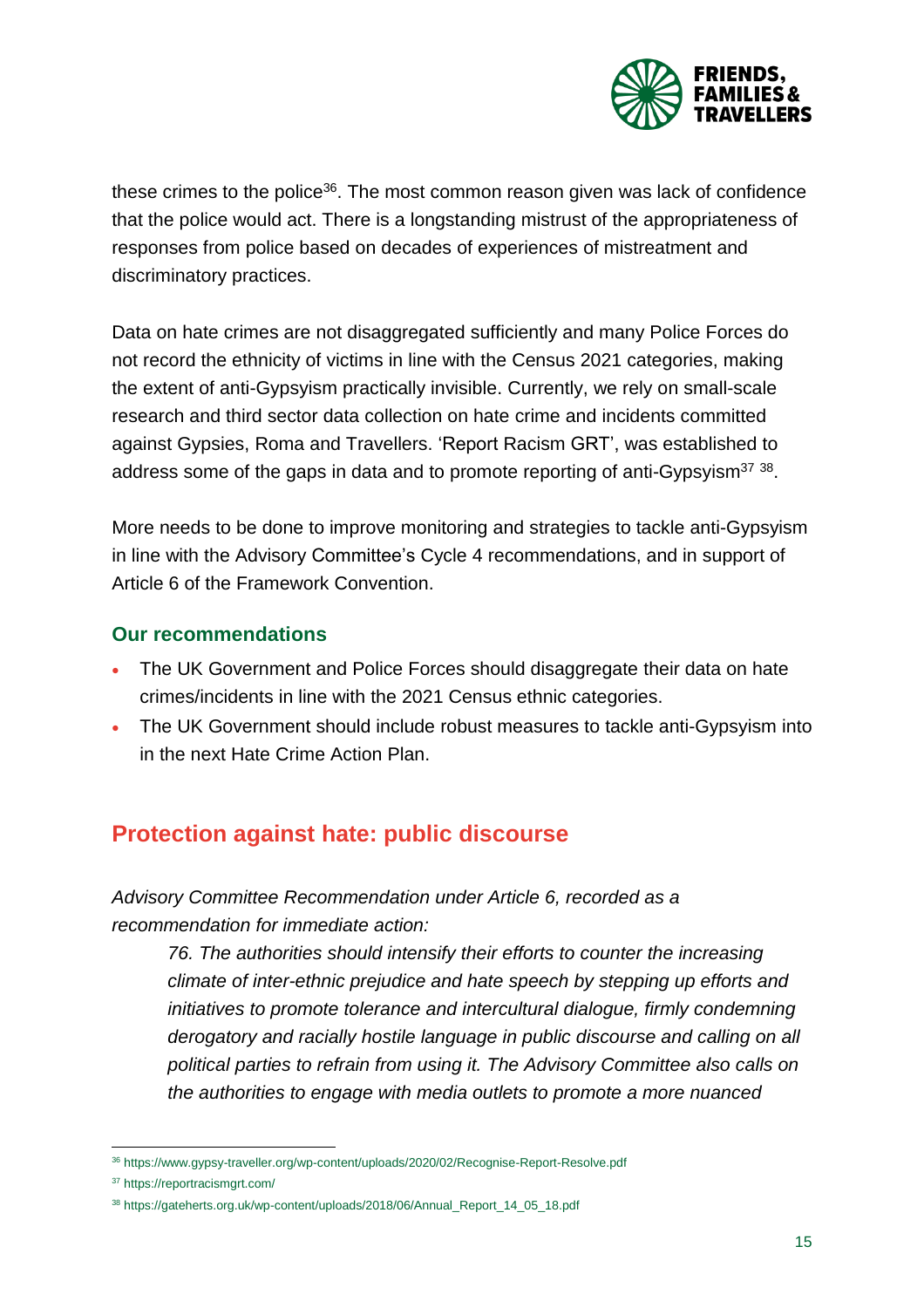

*understanding and reporting of facts to avoid fuelling intolerant and ethnically hostile behaviour while promoting the use of less derogatory language.*

### **Overview of the situation and Government position**

Not only do we continue to see hostile and prejudicial language used among public officials toward Gypsy, Roma and Traveller communities, there is a lack of accountability and absence of effective recourse to challenge this. For example, Friends, Families and Travellers submitted eight complaints regarding discriminatory language used by Conservative Party Members of Parliament between 2018-2020. Every one of these complaints were dismissed on the following grounds:

*'The Code of Conduct states: "In no way should anything in this Code interfere with an elected representative carrying out his or her duties and exercising his or her judgement in relation to his or her work . . .".'*

Examples of the nature of language used include:

- *'These people think the normal rules of civilised society do not apply to them';*
- *'...a big Traveller problem';*
- *'…an expensive menace...';*
- *'…people in the UK who repeatedly suffer from being besieged by Gypsy and Traveller communities';*
- *'This year Surrey has been particularly plagued by groups who descend on open land'.*

Racist or derogatory language by politicians against minority groups can lead to a spike in hate crimes, whilst racist and irresponsible reporting in the media can, and often does, lead to a backlash against all community members. Parliamentary debates should be solution-focused and not a platform for prejudice.

The Government have failed to implement the Advisory Committee's 2017 recommendations to firmly condemn provocative language in political discourse, in conflict with the Framework Convention.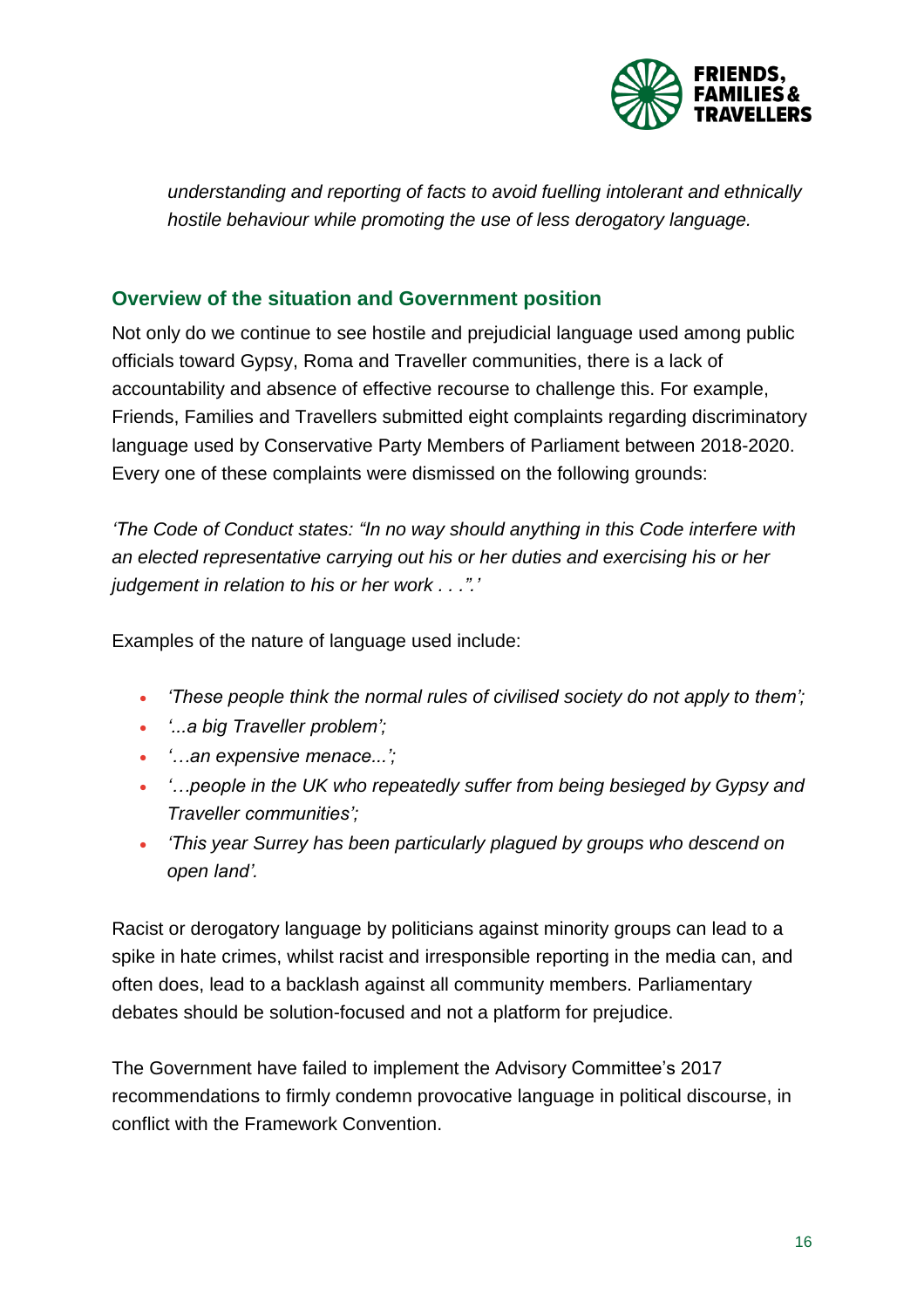

### **Our recommendations**

 The UK Government should take steps to address hostile and prejudicial political discourse surrounding Gypsies, Roma and Travellers as part of a wider plan to address race hate against Gypsy, Roma and Traveller communities.

## <span id="page-16-0"></span>**Protection against hate: the role of the media in fuelling hate speech and crime**

*Advisory Committee Recommendation for immediate action:*

*Counter the climate of inter-ethnic prejudices and hate speech by stepping up efforts and initiatives to promote tolerance and intercultural dialogue; continue to firmly condemn provocative language in public discourse; engage with mass media outlets to promote a more nuanced understanding and reporting of facts that risk fuelling intolerant and ethnically hostile behaviour and reduce the use of derogatory language; and endeavour to establish an independent press regulator responding to the criteria enunciated by the Leveson Report*

### **Overview of the situation and Government position**

In 2018, the UK Government signed up to the UN Global Compact for Safe, Orderly and Regular Migration, which contains a commitment from all signatories to stop, *'allocation of public funding or material support to media outlets that systematically promote intolerance, xenophobia, racism and other forms of discrimination towards migrants, in full respect for the freedom of the media.'* However, since signing the Global Compact on Migration, the UK Government has continued to invest in newspapers which promote racism and other forms of discrimination towards migrants, including Roma communities<sup>39</sup>.

Existing mechanisms for challenging discrimination in print media through the Independent Press Standards Organisation (IPSO) are ineffective and lengthy. The discrimination clause in IPSO's Editors' Code of Practice is ineffective in tackling most forms of discrimination and even where a breach of the code does take place, the process for addressing this is so lengthy that millions of people are able to read an article before it is amended or taken down.

 $\overline{a}$ <sup>39</sup> [https://www.gypsy-traveller.org/wp-content/uploads/2019/05/FFT-and-GATE-Herts-Submission-to-the-UN-Convention](https://www.gypsy-traveller.org/wp-content/uploads/2019/05/FFT-and-GATE-Herts-Submission-to-the-UN-Convention-against-Torture-3-1.docx)[against-Torture-3-1.docx](https://www.gypsy-traveller.org/wp-content/uploads/2019/05/FFT-and-GATE-Herts-Submission-to-the-UN-Convention-against-Torture-3-1.docx)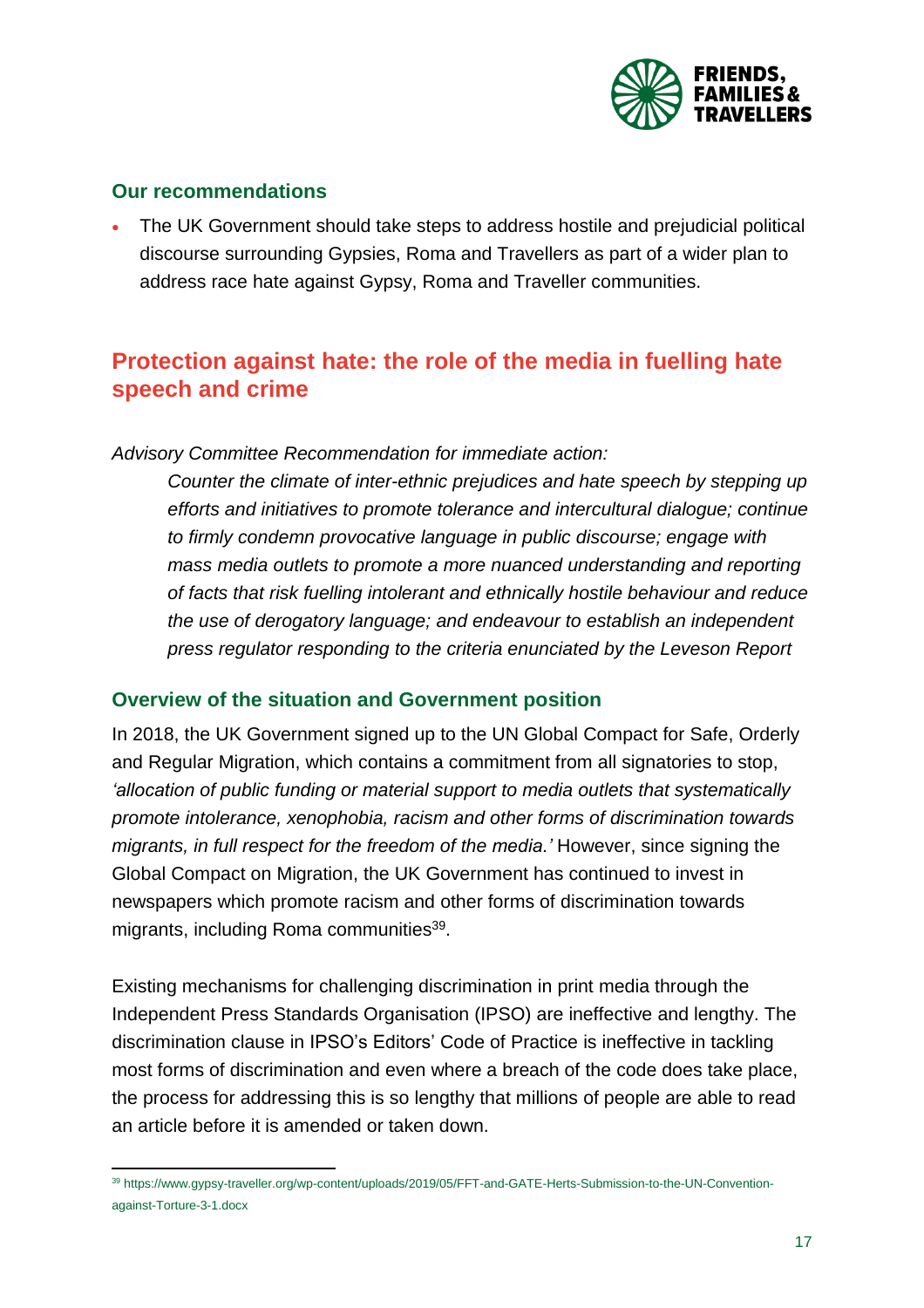

The issue is reflected in TV and broadcast media also. For example, in April 2020, Channel 4 aired a show, 'Dispatches: The Truth About Traveller Crime', which was misleading, encouraged hate towards Gypsy and Traveller people and reinforced false stereotypes. Over 7,000 people complained and Ofcom, the UK's communications regulator, launched an investigation in May 2020 which took 503 days to investigate but found no breaches. Information from the show is now quoted by other media outlets as fact, although the content is misleading.

Another example of media outlets fuelling intolerance and ethnically hostile behaviour is an article in national newspaper, the Times, in which columnist Matthew Parris' article titled 'It's time we stopped pandering to Travellers' called for the removal of special protections afforded under the Equality Act 2010 for the Romany Gypsy community and the Irish Traveller community. This went as far as to describe the cultural pertinence of nomadism as a 'doomed mindset'. The columnist wrote:

'*…we should stop forcing local authorities to create Traveller sites, phase out the "ethnic minority" rights of people who are not a race but a doomed mindset, prioritise with the utmost generosity the offer of social housing to Traveller families; and, to those who refuse it, begin a gradual but relentless squeeze on anyone who tries without permission to park their home on public property or the property of others.*'

More recently, Netflix aired Jimmy Carr's 'His Dark Material' in December 2021, in which the comedian made a joke describing the deaths of 'thousands of Gypsies' during the Holocaust as a 'positive'. Netflix's approval and funding of this material legitimises and perpetuates discrimination and racism. Gypsy, Roma and Traveller communities continue to face systematic discrimination. This incident also highlights the lack of regulation for streaming services.

The UK Government have failed to implement the Advisory Committee's 2016 recommendation for immediate action, in conflict with the Framework Convention.

### **Our recommendations**

• The UK Government should stop allocating public funds to media outlets which promote racism, in line with commitments made in the UN Global Compact for Migration.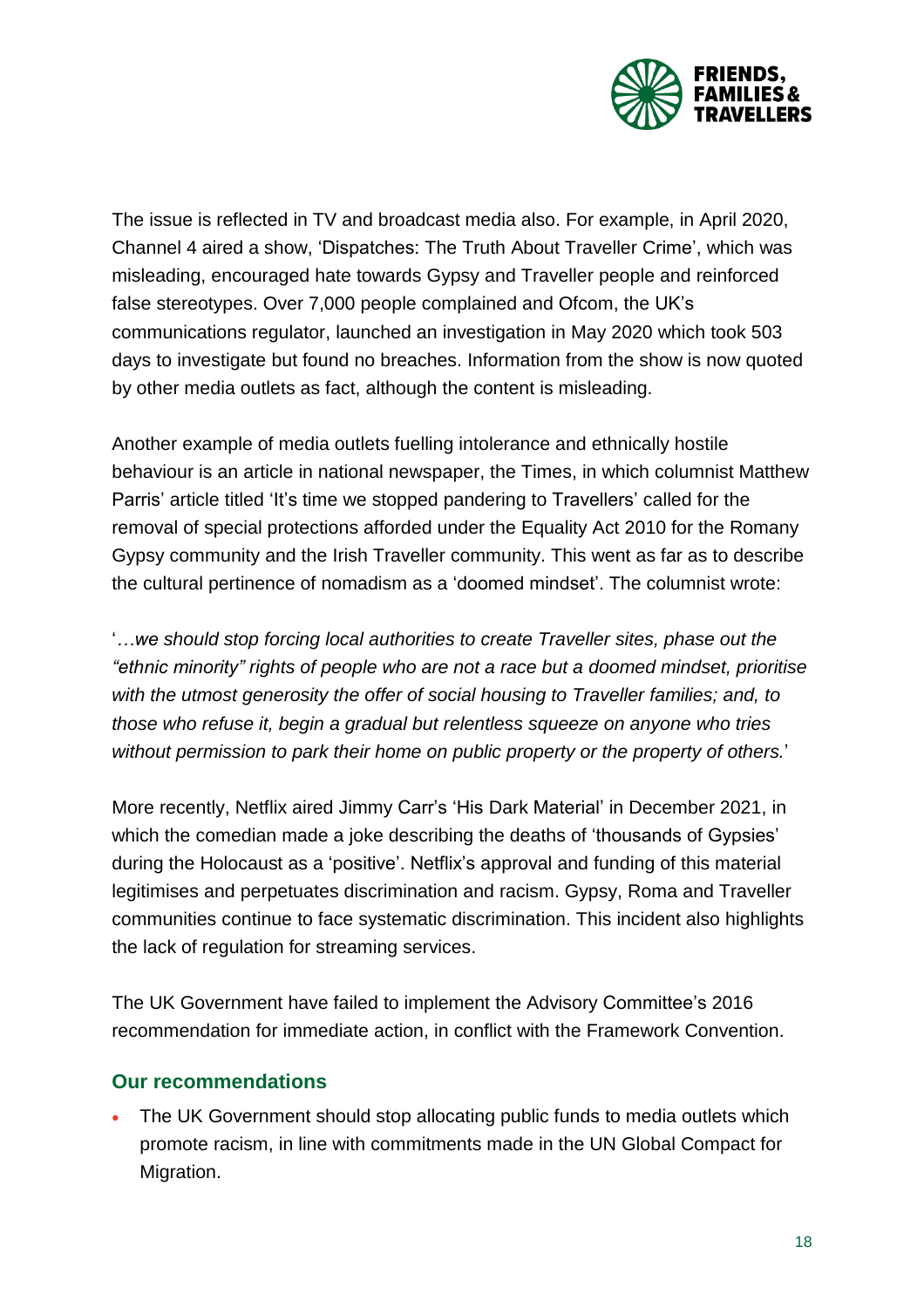

- The UK Government should review and strengthen the IPSO Editor's Code of Practice and the Ofcom broadcasting code to ensure racist media coverage is addressed in all its forms, including online content, in a timely manner.
- The national strategy to tackle the inequalities experienced by Gypsy, Roma and Traveller communities should include a strand on addressing anti-Gypsy, Roma and Traveller racism in the media.

## <span id="page-18-0"></span>**Education inequalities and access**

#### *Advisory Committee Recommendation under Article 5:*

*53. The Advisory Committee calls on the authorities to ensure that support for cultural activities of all national and ethnic minorities is increased across the country and procedures improved, so that their representatives may participate in decision making on the allocation of grants.*

#### *Advisory Committee Recommendations under Article 12:*

*115. The Advisory Committee calls on the authorities to effectively monitor the measures adopted to guarantee equal access to, and enhance achievements of, pupils belonging to national and ethnic minorities, with particular attention to Gypsies, Travellers and Roma children to ensure they are not left behind.*

#### *[Specific to Northern Ireland]*

*120. It also calls on the Executive to monitor the Traveller Education Support Service to ensure that access and attendance of Traveller children to education is effective and that funds provided to schools in relation to children belonging to ethnic minorities are used to improve their attainment.*

#### *Advisory Committee Recommendations under Article 13:*

*122. The Advisory Committee calls on the authorities to ensure that, in cooperation with minority groups, curricula, textbooks and other teaching materials reflect appropriately the ethnic diversity and historical presence of all national and ethnic minorities in the United Kingdom. Staff of all schools shall be effectively trained to accommodate diversity in the classroom and promote intercultural respect and understanding in schools.*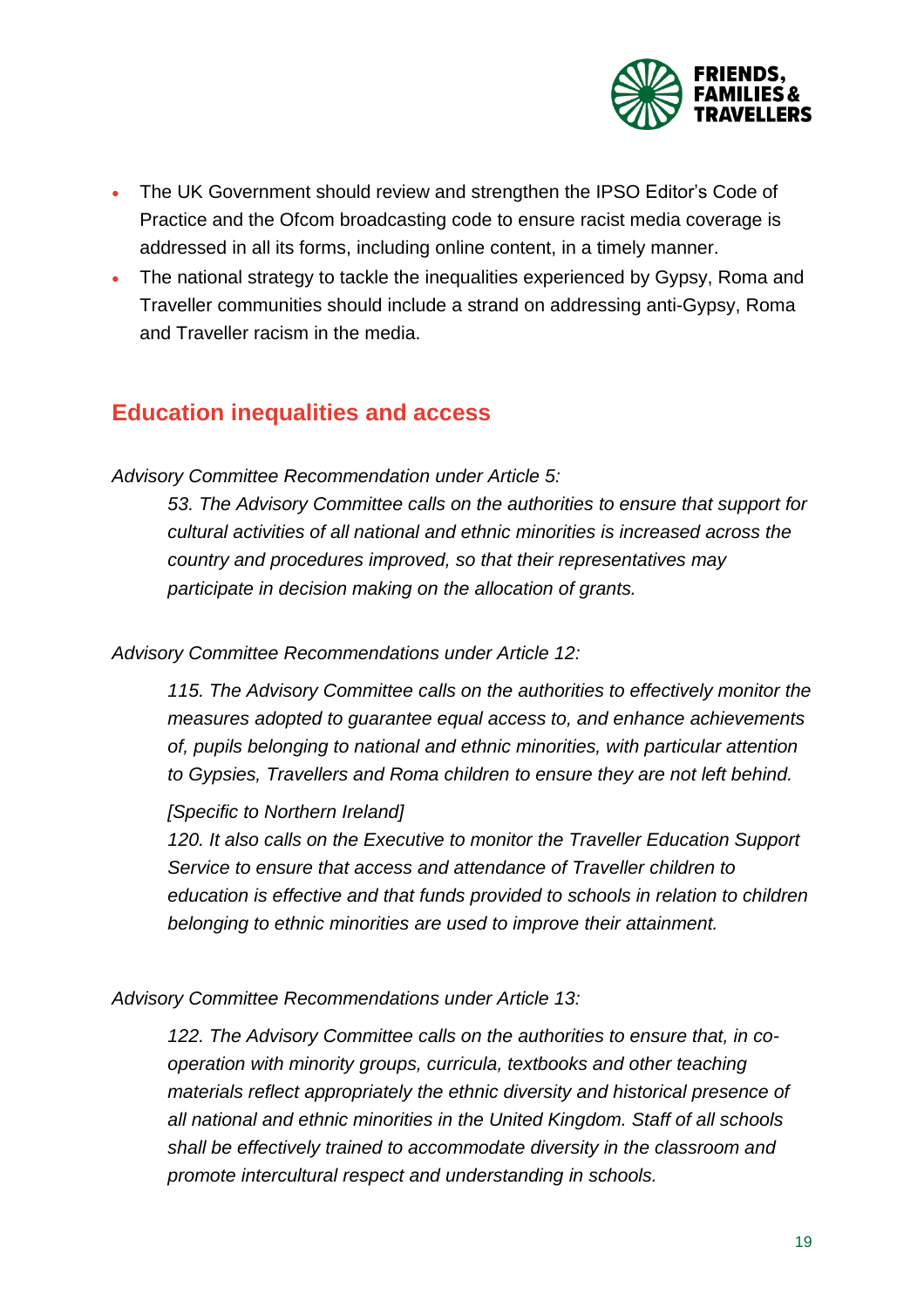

### **Overview of the situation and Government position**

The most recently published Race Disparity Audit<sup>40</sup> and the more recent figures available on the Government Ethnicity Facts and Figures website<sup>41</sup> highlight the critical inequality between the educational outcomes of Gypsies, Roma and Travellers and the general population. Gypsy, Roma and Traveller children have the lowest attainment of all ethnic groups throughout their school years. For example, the average score at GCSE attainment 8 level<sup>42</sup> is just 23.3 out of a possible score of 90 for Gypsies/Roma and 31.8 for Irish Travellers. This compares to combined average of 50.2 out of 90 for 2019/20<sup>43</sup>. In 2014, only 3 to 4% of Gypsy, Roma and Traveller people aged 18 to 30 accessed Higher Education<sup>44</sup>.

During the COVID-19 pandemic, existing issues have become exacerbated and we have seen the emergence of new needs. While the Government are providing some funding<sup>45</sup> to support the educational outcomes of Gypsy, Roma and Traveller children, this is insufficient and only reached a limited number of schools and pupils. Wider work needs to be done address prejudice and to improve outcomes nationally. Failure to address outcomes could see Gypsy, Roma and Traveller pupils being set even further behind than many already are.

Digital exclusion has become an ongoing issue for Gypsy, Roma and Traveller families following the pandemic. Larger family groupings, extended families and small living-spaces have led to huge challenges (e.g. accessing online schooling). Schools have moved almost exclusively to online systems – for consent, lunch/trip payments etc. For families with limited literacy, this has been troublesome, and at times has led to disengagement from schooling altogether.

Race Disparity Audit figures tell us that Gypsies, Roma and Travellers continue to experience the highest rates of temporary and permanent exclusion compared to

l <sup>40</sup>[https://assets.publishing.service.gov.uk/government/uploads/system/uploads/attachment\\_data/file/686071/Revised\\_RDA\\_rep](https://assets.publishing.service.gov.uk/government/uploads/system/uploads/attachment_data/file/686071/Revised_RDA_report_March_2018.pdf) [ort\\_March\\_2018.pdf](https://assets.publishing.service.gov.uk/government/uploads/system/uploads/attachment_data/file/686071/Revised_RDA_report_March_2018.pdf)

<sup>41</sup> <https://www.ethnicity-facts-figures.service.gov.uk/education-skills-and-training>

<sup>&</sup>lt;sup>42</sup> Pupils' average score out of 90, based on the results of 8 GCSE level qualifications

<sup>43</sup> [https://www.ethnicity-facts-figures.service.gov.uk/education-skills-and-training/11-to-16-years-old/gcse-results-attainment-8](https://www.ethnicity-facts-figures.service.gov.uk/education-skills-and-training/11-to-16-years-old/gcse-results-attainment-8-for-children-aged-14-to-16-key-stage-4/latest) [for-children-aged-14-to-16-key-stage-4/latest](https://www.ethnicity-facts-figures.service.gov.uk/education-skills-and-training/11-to-16-years-old/gcse-results-attainment-8-for-children-aged-14-to-16-key-stage-4/latest)

<sup>44</sup> [https://www.cfey.org/wp-content/uploads/2017/07/KINGWIDE\\_28494\\_proof3.pdf](https://www.cfey.org/wp-content/uploads/2017/07/KINGWIDE_28494_proof3.pdf)

<sup>45</sup> <https://www.gov.uk/government/news/1-million-education-programme-for-gypsy-roma-and-traveller-children-announced>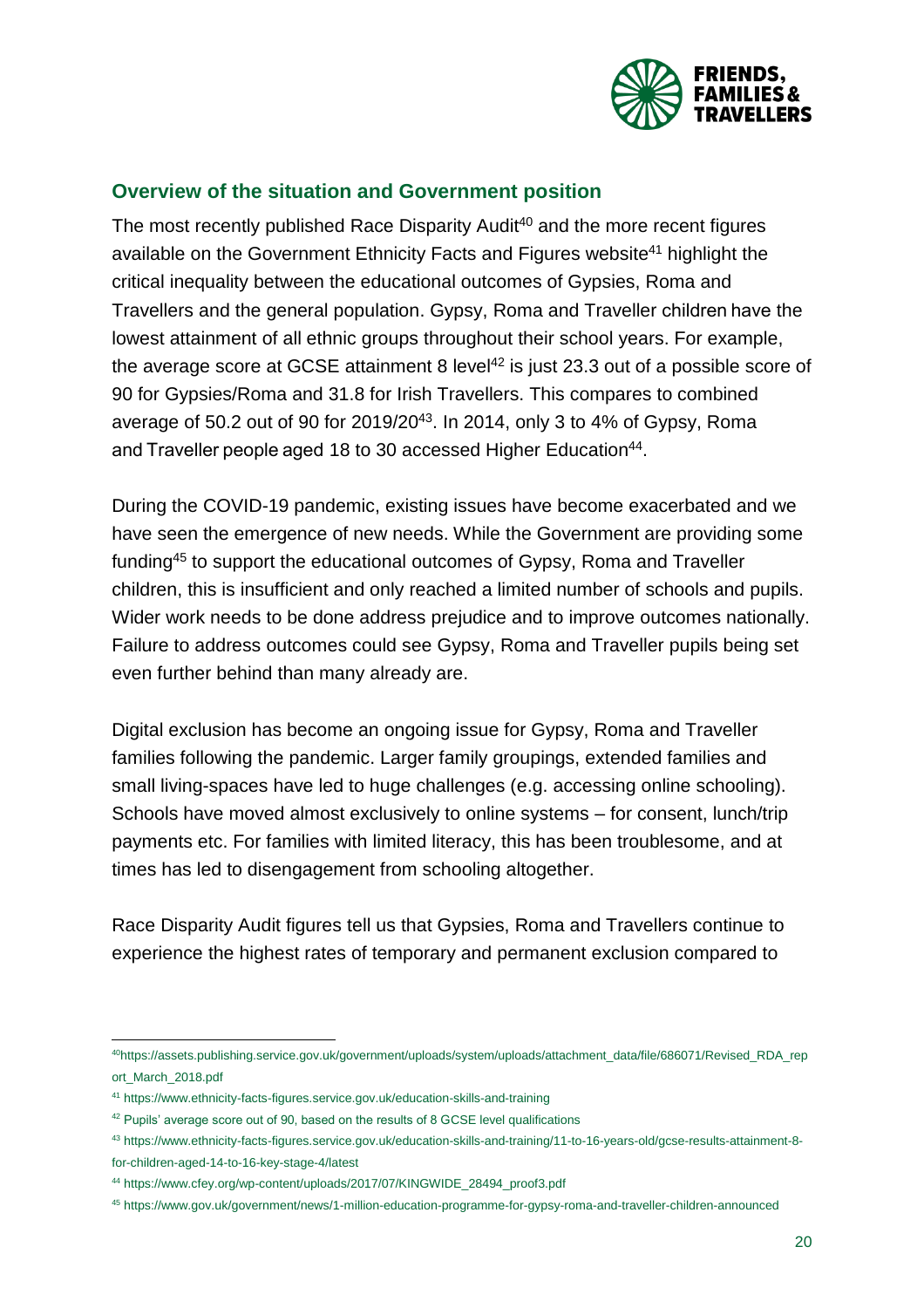

other ethnic groups in the UK<sup>46 47</sup>. Furthermore, research published in 2020 on the effects of hate crime and discrimination on Gypsy, Roma and Traveller communities revealed: '*School bullying was highlighted by 78% of* [88] *survey respondents as one of the most common forms of hate speech/crime experiences*'. 48

Bullying remains a serious issue and contributes to early school leaving and exclusion numbers, due to retaliation after schools fail to act. Bullying from peers and teachers, along with a lack of representation in the curriculum, results in pupils feeling a lesser sense of belonging<sup>49</sup>.

In February 2022, over 40 civil society organisations and three All Party Parliamentary Groups wrote to the Secretary of State for Education, urging the Department to address the pressing need for a more inclusive teaching and learning environment for Gypsy, Roma and Traveller children<sup>50</sup>. The letter highlighted that, while the Holocaust is on the curriculum, inclusion of Roma and Sinti people as victims of that genocide is not compulsory. There is also a desperate need for positive narratives about Gypsy, Roma and Traveller communities to be taught, and an important and achievable step would be for the Department for Education to support schools to celebrate Gypsy, Roma and Traveller History Month. The Council of Europe's Committee of Ministers adopted the inclusion of Roma and Traveller history as a recommendation in 2020, which the UK Government has yet to address<sup>51</sup>. This fails to recognise that a greater understanding of cultural diversity and difference is the strongest approach to reducing prejudice – education is key.

Despite these continuing educational inequalities the Government has cut vital funding to local authority Traveller Education Services, which were set up to improve relationships, address exclusion rates and attainment gaps. Due to the

 $\overline{a}$ <sup>46</sup> [https://www.ethnicity-facts-figures.service.gov.uk/education-skills-and-training/absence-and-exclusions/pupil](https://www.ethnicity-facts-figures.service.gov.uk/education-skills-and-training/absence-and-exclusions/pupil-exclusions/latest)[exclusions/latest](https://www.ethnicity-facts-figures.service.gov.uk/education-skills-and-training/absence-and-exclusions/pupil-exclusions/latest)

<sup>47</sup> [https://www.ethnicity-facts-figures.service.gov.uk/education-skills-and-training/absence-and-exclusions/permanent](https://www.ethnicity-facts-figures.service.gov.uk/education-skills-and-training/absence-and-exclusions/permanent-exclusions/latest)[exclusions/latest](https://www.ethnicity-facts-figures.service.gov.uk/education-skills-and-training/absence-and-exclusions/permanent-exclusions/latest)

<sup>48</sup> [https://www.bucks.ac.uk/sites/default/files/2021-05/Hate%20-](https://www.bucks.ac.uk/sites/default/files/2021-05/Hate%20-%20%E2%80%9CAs%20regular%20as%20rain%E2%80%9D%20report.pdf)

[<sup>%20%</sup>E2%80%9CAs%20regular%20as%20rain%E2%80%9D%20report.pdf](https://www.bucks.ac.uk/sites/default/files/2021-05/Hate%20-%20%E2%80%9CAs%20regular%20as%20rain%E2%80%9D%20report.pdf)

<sup>49</sup> [https://travellermovement.org.uk/phocadownload/TTM%20Barriers%20in%20education\\_web.pdf#](https://travellermovement.org.uk/phocadownload/TTM%20Barriers%20in%20education_web.pdf)

<sup>50</sup> [https://www.gypsy-traveller.org/appg-for-gypsies/cross-party-parliamentary-groups-call-on-secretary-of-state-for-education](https://www.gypsy-traveller.org/appg-for-gypsies/cross-party-parliamentary-groups-call-on-secretary-of-state-for-education-to-include-roma-and-sinti-in-holocaust-teaching/)[to-include-roma-and-sinti-in-holocaust-teaching/](https://www.gypsy-traveller.org/appg-for-gypsies/cross-party-parliamentary-groups-call-on-secretary-of-state-for-education-to-include-roma-and-sinti-in-holocaust-teaching/)

<sup>51</sup> [https://www.coe.int/en/web/roma-and-travellers/-/schools-should-include-roma-and-traveller-history-in-teaching-curricula](https://www.coe.int/en/web/roma-and-travellers/-/schools-should-include-roma-and-traveller-history-in-teaching-curricula-council-of-europe-recommendation)[council-of-europe-recommendation](https://www.coe.int/en/web/roma-and-travellers/-/schools-should-include-roma-and-traveller-history-in-teaching-curricula-council-of-europe-recommendation)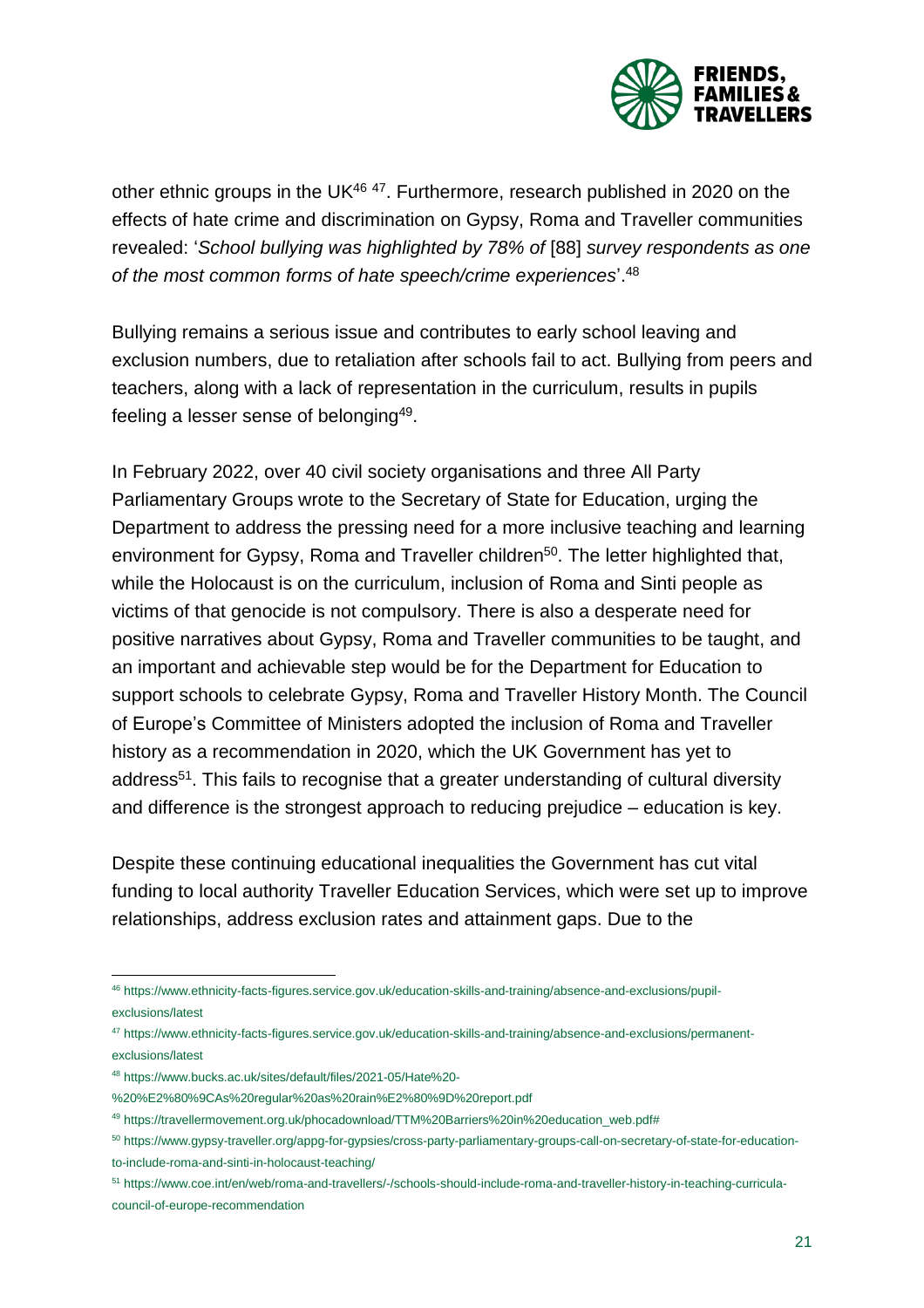

discontinuation of Government funding, the vast majority of Traveller Education Services no longer exist.

The Government have failed to address the Advisory Committee's Cycle 4 concerns in relation to race hate, equal access, achievement and representation within the school setting, in conflict with the Framework Convention.

### **Our recommendations**

- The Government should support schools to mark Gypsy, Roma and Traveller History Month.
- Gypsy, Roma and Traveller history and culture should be included across the curriculum.
- Mandatory teaching on the Holocaust should include the genocide of Roma and Sinti.
- The UK Government should reintroduce ring-fenced funding for Traveller Education Services.
- A properly funded national catch-up programme should be established and part of this should be ring-fenced for Gypsy and Traveller children.
- The UK Government should take steps to address the high exclusion rates experienced by Gypsy, Roma and Traveller pupils.
- The UK Government should take steps to address ethnicity-based bullying.
- The national strategy needs to include recommendations and support in education in order to bridge the attainment gap, drive down exclusions and improve future opportunities.